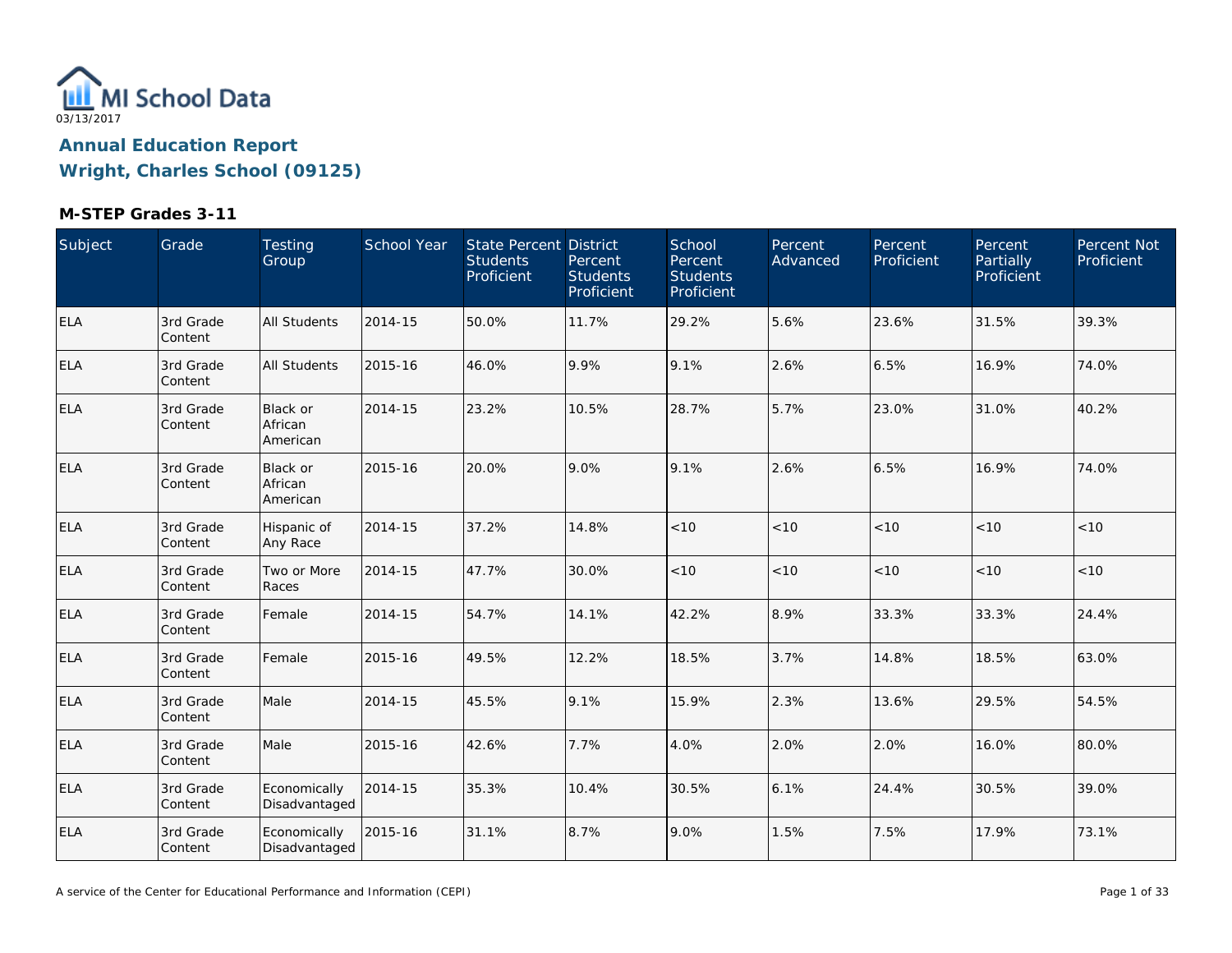

| Subject    | Grade                 | Testing<br>Group                            | School Year | State Percent District<br><b>Students</b><br>Proficient | Percent<br><b>Students</b><br>Proficient | School<br>Percent<br><b>Students</b><br>Proficient | Percent<br>Advanced | Percent<br>Proficient | Percent<br><b>Partially</b><br>Proficient | Percent Not<br>Proficient |
|------------|-----------------------|---------------------------------------------|-------------|---------------------------------------------------------|------------------------------------------|----------------------------------------------------|---------------------|-----------------------|-------------------------------------------|---------------------------|
| ELA        | 3rd Grade<br>Content  | <b>Students With</b><br><b>Disabilities</b> | 2014-15     | 23.3%                                                   | 7.9%                                     | $<10$                                              | < 10                | < 10                  | < 10                                      | < 10                      |
| <b>ELA</b> | 3rd Grade<br> Content | Students With<br><b>Disabilities</b>        | 2015-16     | 20.7%                                                   | 6.4%                                     | < 10                                               | < 10                | < 10                  | < 10                                      | < 10                      |
| ELA        | 4th Grade<br>Content  | All Students                                | 2014-15     | 46.6%                                                   | 11.5%                                    | 48.3%                                              | 19.1%               | 29.2%                 | 30.3%                                     | 21.3%                     |
| <b>ELA</b> | 4th Grade<br>Content  | <b>All Students</b>                         | 2015-16     | 46.3%                                                   | 10.9%                                    | 33.8%                                              | 12.2%               | 21.6%                 | 20.3%                                     | 45.9%                     |
| ELA        | 4th Grade<br>Content  | American<br>Indian or<br>Alaska Native      | 2015-16     | 40.2%                                                   | 43.8%                                    | $<10$                                              | $<10$               | $<10$                 | < 10                                      | < 10                      |
| ELA        | 4th Grade<br> Content | <b>Black or</b><br>African<br>American      | 2014-15     | 21.2%                                                   | 10.6%                                    | 47.7%                                              | 18.2%               | 29.5%                 | 30.7%                                     | 21.6%                     |
| <b>ELA</b> | 4th Grade<br>Content  | <b>Black or</b><br>African<br>American      | 2015-16     | 20.4%                                                   | 9.7%                                     | 34.7%                                              | 12.5%               | 22.2%                 | 19.4%                                     | 45.8%                     |
| <b>ELA</b> | 4th Grade<br>Content  | Hispanic of<br>Any Race                     | 2014-15     | 33.2%                                                   | 13.1%                                    | $<10$                                              | < 10                | < 10                  | < 10                                      | < 10                      |
| <b>ELA</b> | 4th Grade<br> Content | Two or More<br>Races                        | 2015-16     | 43.6%                                                   | 28.6%                                    | < 10                                               | < 10                | < 10                  | < 10                                      | < 10                      |
| <b>ELA</b> | 4th Grade<br>Content  | Female                                      | 2014-15     | 51.5%                                                   | 14.5%                                    | 53.1%                                              | 20.4%               | 32.7%                 | 28.6%                                     | 18.4%                     |
| <b>ELA</b> | 4th Grade<br>Content  | Female                                      | 2015-16     | 50.9%                                                   | 13.0%                                    | 37.8%                                              | 18.9%               | 18.9%                 | 21.6%                                     | 40.5%                     |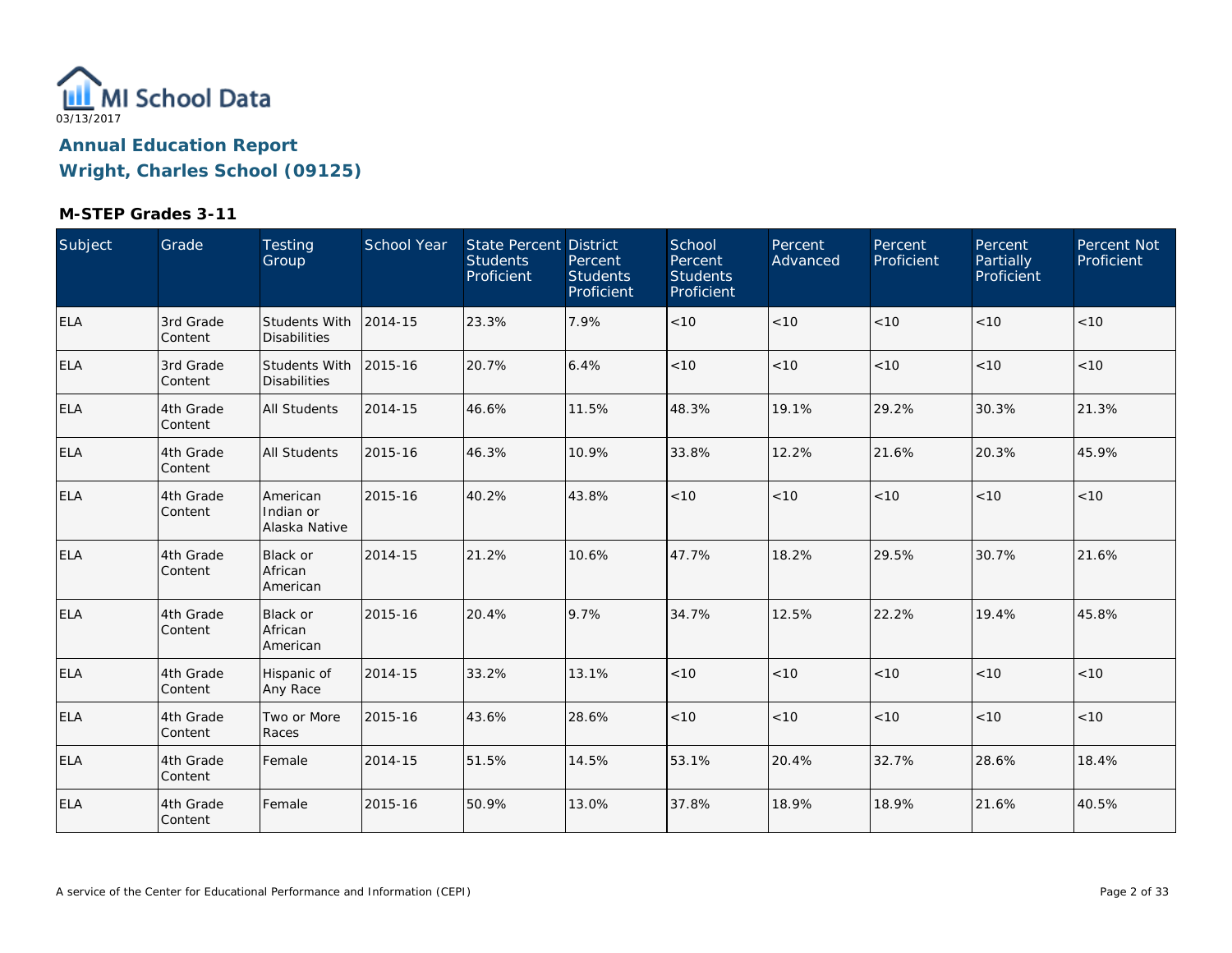

| Subject     | Grade                | Testing<br>Group                            | School Year | <b>State Percent District</b><br><b>Students</b><br>Proficient | Percent<br><b>Students</b><br>Proficient | School<br>Percent<br><b>Students</b><br>Proficient | Percent<br>Advanced | Percent<br>Proficient | Percent<br>Partially<br>Proficient | Percent Not<br>Proficient |
|-------------|----------------------|---------------------------------------------|-------------|----------------------------------------------------------------|------------------------------------------|----------------------------------------------------|---------------------|-----------------------|------------------------------------|---------------------------|
| <b>ELA</b>  | 4th Grade<br>Content | Male                                        | 2014-15     | 41.8%                                                          | 8.7%                                     | 42.5%                                              | 17.5%               | 25.0%                 | 32.5%                              | 25.0%                     |
| <b>ELA</b>  | 4th Grade<br>Content | Male                                        | 2015-16     | 41.8%                                                          | 8.7%                                     | 29.7%                                              | 5.4%                | 24.3%                 | 18.9%                              | 51.4%                     |
| <b>ELA</b>  | 4th Grade<br>Content | Economically<br>Disadvantaged               | 2014-15     | 30.9%                                                          | 10.0%                                    | 45.8%                                              | 16.9%               | 28.9%                 | 32.5%                              | 21.7%                     |
| <b>ELA</b>  | 4th Grade<br>Content | Economically<br>Disadvantaged               | 2015-16     | 30.8%                                                          | 10.1%                                    | 34.8%                                              | 11.6%               | 23.2%                 | 18.8%                              | 46.4%                     |
| <b>ELA</b>  | 4th Grade<br>Content | Students With<br><b>Disabilities</b>        | 2014-15     | 17.2%                                                          | 3.8%                                     | < 10                                               | < 10                | < 10                  | < 10                               | < 10                      |
| <b>ELA</b>  | 4th Grade<br>Content | <b>Students With</b><br><b>Disabilities</b> | 2015-16     | 17.5%                                                          | 4.5%                                     | $<10$                                              | $<10$               | < 10                  | < 10                               | < 10                      |
| Mathematics | 3rd Grade<br>Content | All Students                                | 2014-15     | 48.8%                                                          | 12.8%                                    | 30.3%                                              | 11.2%               | 19.1%                 | 33.7%                              | 36.0%                     |
| Mathematics | 3rd Grade<br>Content | All Students                                | 2015-16     | 45.2%                                                          | 10.4%                                    | 28.9%                                              | 10.5%               | 18.4%                 | 30.3%                              | 40.8%                     |
| Mathematics | 3rd Grade<br>Content | Black or<br>African<br>American             | 2014-15     | 20.3%                                                          | 11.5%                                    | 31.0%                                              | 11.5%               | 19.5%                 | 32.2%                              | 36.8%                     |
| Mathematics | 3rd Grade<br>Content | Black or<br>African<br>American             | 2015-16     | 17.9%                                                          | 9.2%                                     | 28.9%                                              | 10.5%               | 18.4%                 | 30.3%                              | 40.8%                     |
| Mathematics | 3rd Grade<br>Content | Hispanic of<br>Any Race                     | 2014-15     | 35.7%                                                          | 16.5%                                    | < 10                                               | < 10                | < 10                  | < 10                               | < 10                      |
| Mathematics | 3rd Grade<br>Content | Two or More<br>Races                        | 2014-15     | 43.6%                                                          | 0.0%                                     | < 10                                               | < 10                | < 10                  | < 10                               | < 10                      |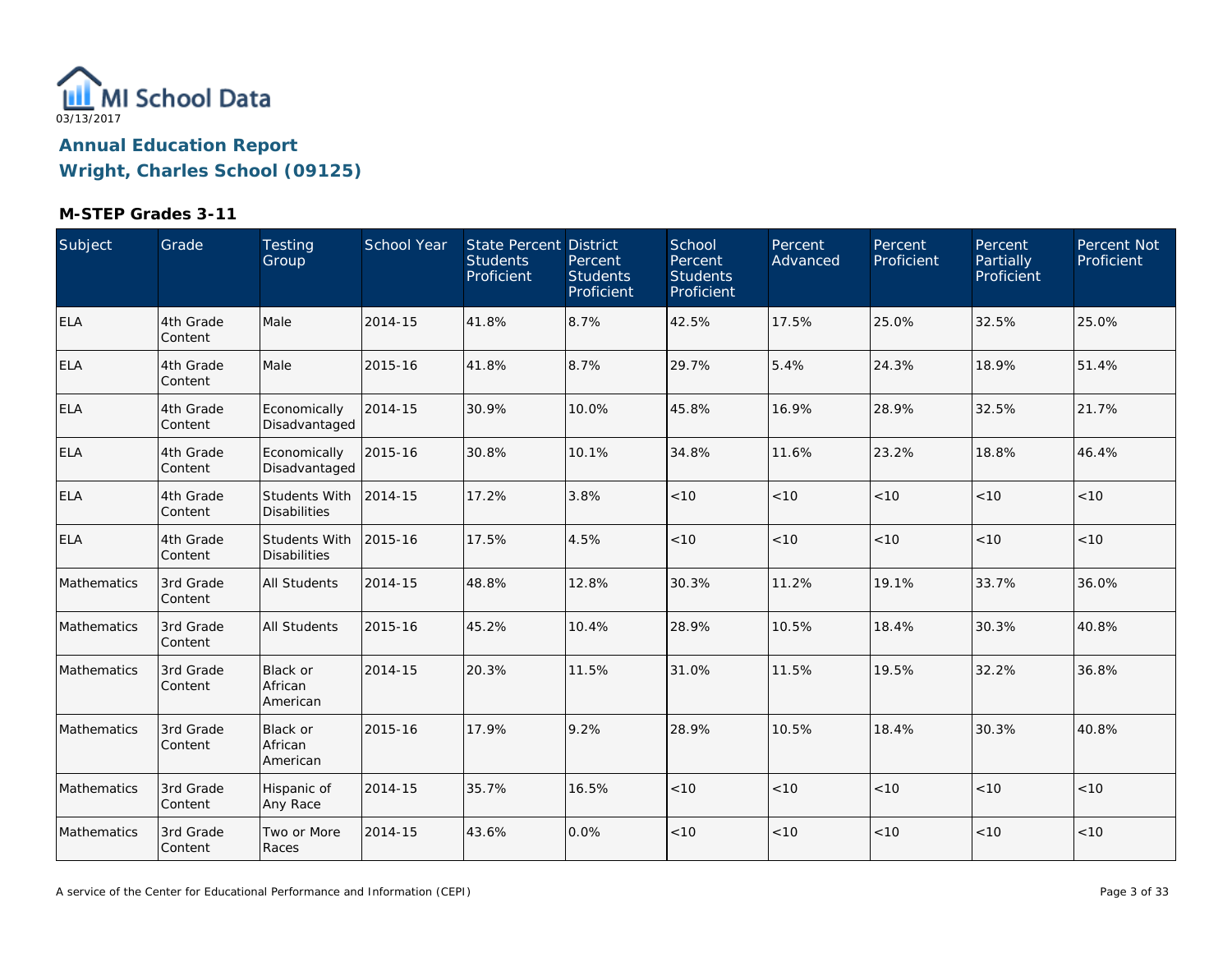

| Subject     | Grade                | Testing<br>Group                       | School Year | State Percent District<br><b>Students</b><br>Proficient | Percent<br><b>Students</b><br>Proficient | School<br>Percent<br><b>Students</b><br>Proficient | Percent<br>Advanced | Percent<br>Proficient | Percent<br>Partially<br>Proficient | Percent Not<br>Proficient |
|-------------|----------------------|----------------------------------------|-------------|---------------------------------------------------------|------------------------------------------|----------------------------------------------------|---------------------|-----------------------|------------------------------------|---------------------------|
| Mathematics | 3rd Grade<br>Content | Female                                 | 2014-15     | 48.1%                                                   | 12.9%                                    | 37.8%                                              | 20.0%               | 17.8%                 | 37.8%                              | 24.4%                     |
| Mathematics | 3rd Grade<br>Content | Female                                 | 2015-16     | 43.7%                                                   | 10.0%                                    | 37.0%                                              | 14.8%               | 22.2%                 | 25.9%                              | 37.0%                     |
| Mathematics | 3rd Grade<br>Content | Male                                   | 2014-15     | 49.5%                                                   | 12.7%                                    | 22.7%                                              | 2.3%                | 20.5%                 | 29.5%                              | 47.7%                     |
| Mathematics | 3rd Grade<br>Content | Male                                   | 2015-16     | 46.6%                                                   | 10.8%                                    | 24.5%                                              | 8.2%                | 16.3%                 | 32.7%                              | 42.9%                     |
| Mathematics | 3rd Grade<br>Content | Economically<br>Disadvantaged          | 2014-15     | 33.5%                                                   | 11.4%                                    | 31.7%                                              | 12.2%               | 19.5%                 | 34.1%                              | 34.1%                     |
| Mathematics | 3rd Grade<br>Content | Economically<br>Disadvantaged          | 2015-16     | 30.1%                                                   | 9.8%                                     | 30.3%                                              | 10.6%               | 19.7%                 | 28.8%                              | 40.9%                     |
| Mathematics | 3rd Grade<br>Content | Students With<br><b>Disabilities</b>   | 2014-15     | 24.5%                                                   | 9.9%                                     | < 10                                               | < 10                | < 10                  | < 10                               | < 10                      |
| Mathematics | 3rd Grade<br>Content | Students With<br><b>Disabilities</b>   | 2015-16     | 21.4%                                                   | 7.1%                                     | < 10                                               | < 10                | < 10                  | < 10                               | < 10                      |
| Mathematics | 4th Grade<br>Content | All Students                           | 2014-15     | 41.4%                                                   | 7.6%                                     | 55.6%                                              | 15.6%               | 40.0%                 | 31.1%                              | 13.3%                     |
| Mathematics | 4th Grade<br>Content | All Students                           | 2015-16     | 44.0%                                                   | 7.2%                                     | 17.6%                                              | 4.1%                | 13.5%                 | 55.4%                              | 27.0%                     |
| Mathematics | 4th Grade<br>Content | American<br>Indian or<br>Alaska Native | 2015-16     | 39.1%                                                   | 25.0%                                    | $<10$                                              | $<10$               | < 10                  | < 10                               | $<10$                     |
| Mathematics | 4th Grade<br>Content | Black or<br>African<br>American        | 2014-15     | 13.2%                                                   | 6.2%                                     | 56.2%                                              | 15.7%               | 40.4%                 | 30.3%                              | 13.5%                     |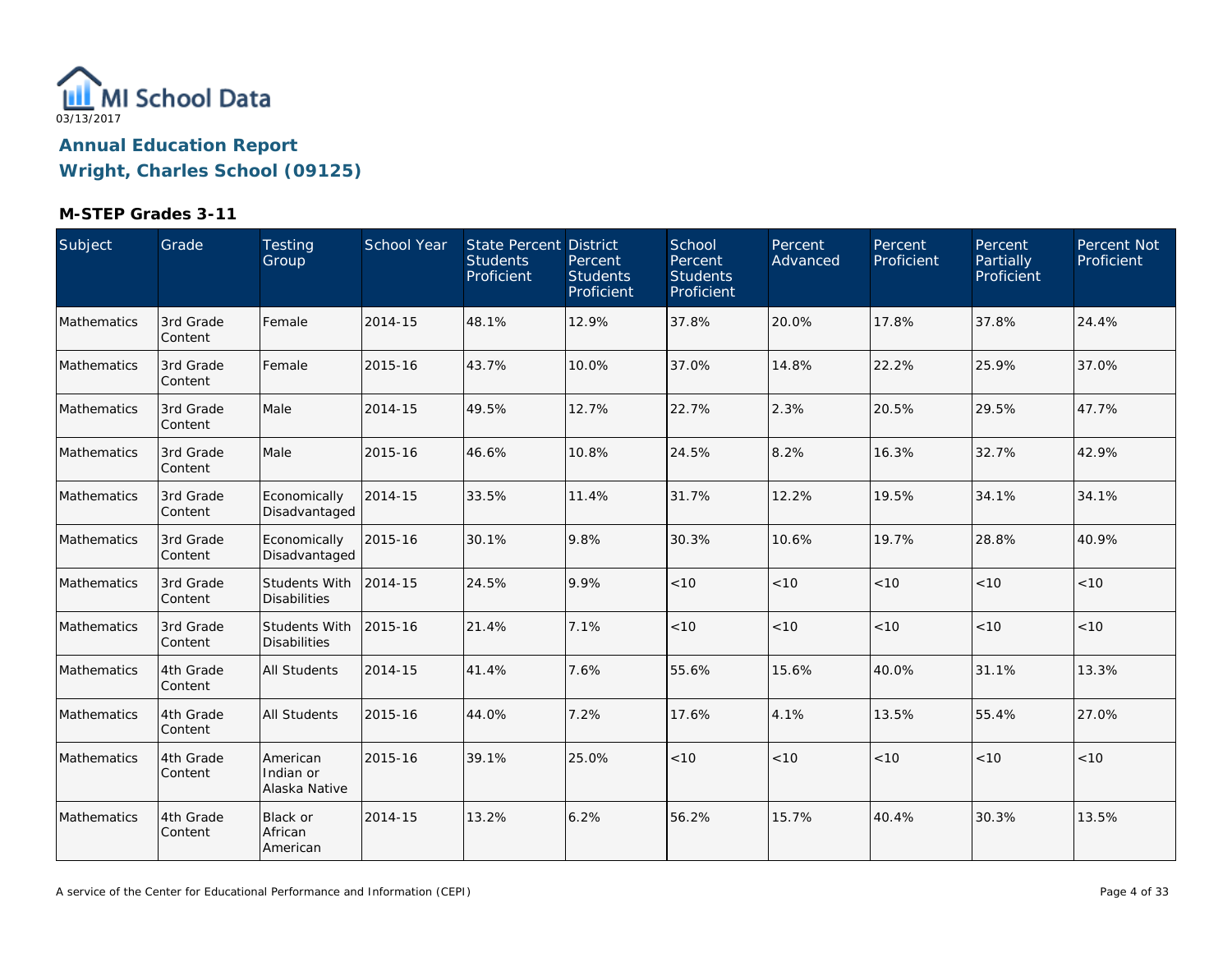

| Subject     | Grade                | Testing<br>Group                            | School Year | State Percent District<br><b>Students</b><br>Proficient | Percent<br><b>Students</b><br>Proficient | School<br>Percent<br><b>Students</b><br>Proficient | Percent<br>Advanced | Percent<br>Proficient | Percent<br>Partially<br>Proficient | Percent Not<br>Proficient |
|-------------|----------------------|---------------------------------------------|-------------|---------------------------------------------------------|------------------------------------------|----------------------------------------------------|---------------------|-----------------------|------------------------------------|---------------------------|
| Mathematics | 4th Grade<br>Content | Black or<br>African<br>American             | 2015-16     | 15.1%                                                   | 5.9%                                     | 18.1%                                              | 4.2%                | 13.9%                 | 55.6%                              | 26.4%                     |
| Mathematics | 4th Grade<br>Content | Hispanic of<br>Any Race                     | 2014-15     | 27.1%                                                   | 12.5%                                    | < 10                                               | < 10                | < 10                  | < 10                               | < 10                      |
| Mathematics | 4th Grade<br>Content | Two or More<br>Races                        | 2015-16     | 39.1%                                                   | 0.0%                                     | < 10                                               | < 10                | < 10                  | < 10                               | < 10                      |
| Mathematics | 4th Grade<br>Content | Female                                      | 2014-15     | 40.3%                                                   | 7.9%                                     | 59.2%                                              | 20.4%               | 38.8%                 | 32.7%                              | 8.2%                      |
| Mathematics | 4th Grade<br>Content | Female                                      | 2015-16     | 42.1%                                                   | 7.8%                                     | 24.3%                                              | 5.4%                | 18.9%                 | 59.5%                              | 16.2%                     |
| Mathematics | 4th Grade<br>Content | Male                                        | 2014-15     | 42.4%                                                   | 7.4%                                     | 51.2%                                              | 9.8%                | 41.5%                 | 29.3%                              | 19.5%                     |
| Mathematics | 4th Grade<br>Content | Male                                        | 2015-16     | 45.8%                                                   | 6.6%                                     | 10.8%                                              | 2.7%                | 8.1%                  | 51.4%                              | 37.8%                     |
| Mathematics | 4th Grade<br>Content | Economically<br>Disadvantaged               | 2014-15     | 25.4%                                                   | 6.9%                                     | 52.4%                                              | 14.3%               | 38.1%                 | 33.3%                              | 14.3%                     |
| Mathematics | 4th Grade<br>Content | Economically<br>Disadvantaged               | 2015-16     | 27.9%                                                   | 6.6%                                     | 15.9%                                              | 2.9%                | 13.0%                 | 59.4%                              | 24.6%                     |
| Mathematics | 4th Grade<br>Content | Students With<br><b>Disabilities</b>        | 2014-15     | 17.2%                                                   | 3.7%                                     | 10.0%                                              | 0.0%                | 10.0%                 | 20.0%                              | 70.0%                     |
| Mathematics | 4th Grade<br>Content | <b>Students With</b><br><b>Disabilities</b> | 2015-16     | 19.2%                                                   | 3.7%                                     | < 10                                               | < 10                | < 10                  | < 10                               | < 10                      |
| Science     | 4th Grade<br>Content | All Students                                | 2014-15     | 12.4%                                                   | 1.4%                                     | 6.8%                                               | 2.3%                | 4.5%                  | 30.7%                              | 62.5%                     |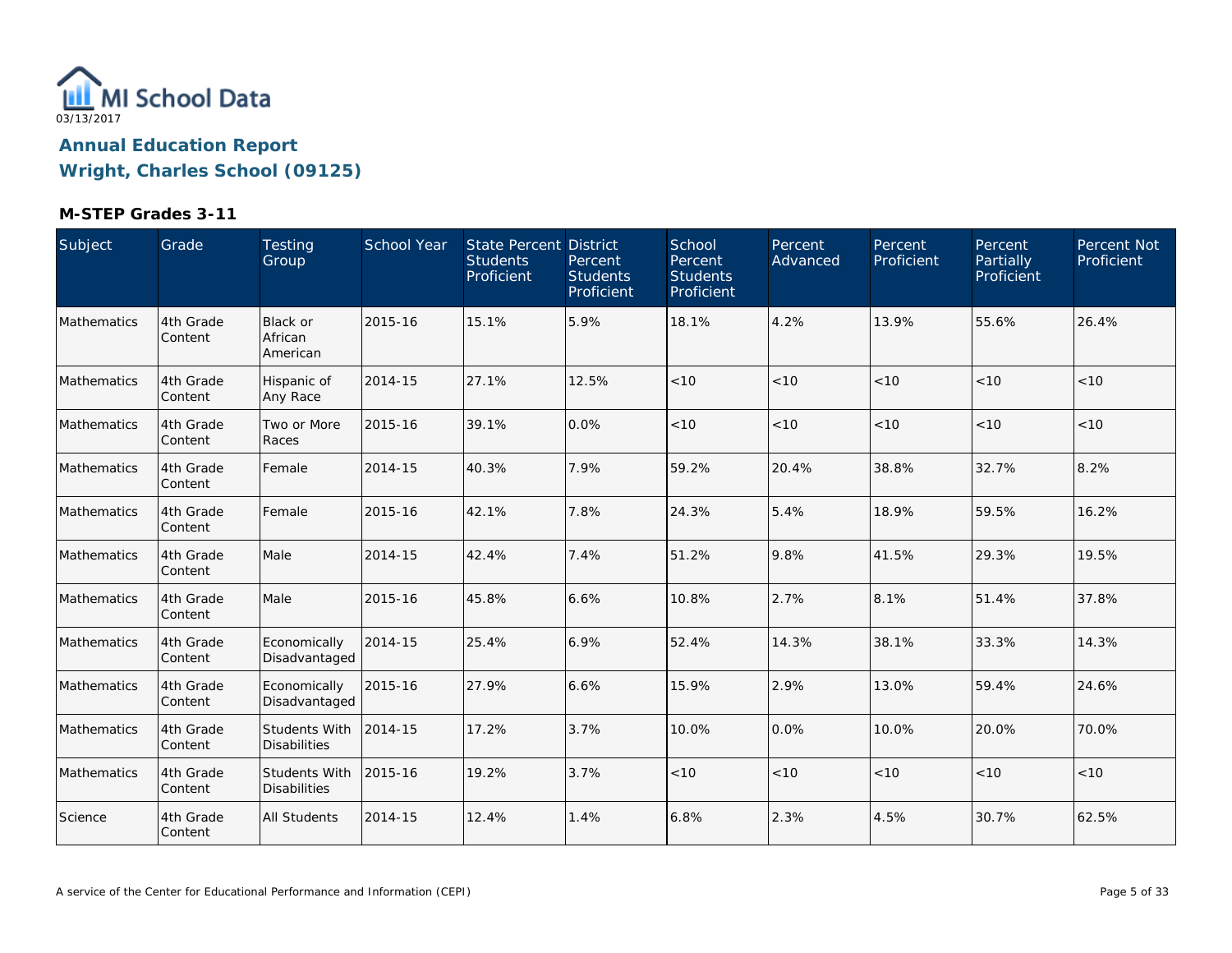

| Subject | Grade                | Testing<br>Group                       | School Year | <b>State Percent District</b><br><b>Students</b><br>Proficient | Percent<br><b>Students</b><br>Proficient | School<br>Percent<br><b>Students</b><br>Proficient | Percent<br>Advanced | Percent<br>Proficient | Percent<br>Partially<br>Proficient | Percent Not<br>Proficient |
|---------|----------------------|----------------------------------------|-------------|----------------------------------------------------------------|------------------------------------------|----------------------------------------------------|---------------------|-----------------------|------------------------------------|---------------------------|
| Science | 4th Grade<br>Content | All Students                           | 2015-16     | 14.7%                                                          | 1.8%                                     | 23.6%                                              | 12.5%               | 11.1%                 | 40.3%                              | 36.1%                     |
| Science | 4th Grade<br>Content | American<br>Indian or<br>Alaska Native | 2015-16     | 10.2%                                                          | 6.3%                                     | < 10                                               | < 10                | < 10                  | < 10                               | $<10$                     |
| Science | 4th Grade<br>Content | Black or<br>African<br>American        | 2014-15     | 2.0%                                                           | 1.0%                                     | 6.9%                                               | 2.3%                | 4.6%                  | 31.0%                              | 62.1%                     |
| Science | 4th Grade<br>Content | Black or<br>African<br>American        | 2015-16     | 2.4%                                                           | 1.8%                                     | 22.9%                                              | 11.4%               | 11.4%                 | 41.4%                              | 35.7%                     |
| Science | 4th Grade<br>Content | Hispanic of<br>Any Race                | 2014-15     | 5.5%                                                           | 2.0%                                     | < 10                                               | < 10                | < 10                  | < 10                               | $<10$                     |
| Science | 4th Grade<br>Content | Two or More<br>Races                   | 2015-16     | 12.5%                                                          | 7.1%                                     | < 10                                               | < 10                | < 10                  | < 10                               | < 10                      |
| Science | 4th Grade<br>Content | Female                                 | 2014-15     | 10.4%                                                          | 1.0%                                     | 2.0%                                               | 0.0%                | 2.0%                  | 36.7%                              | 61.2%                     |
| Science | 4th Grade<br>Content | Female                                 | 2015-16     | 13.0%                                                          | 1.8%                                     | 28.6%                                              | 17.1%               | 11.4%                 | 40.0%                              | 31.4%                     |
| Science | 4th Grade<br>Content | Male                                   | 2014-15     | 14.3%                                                          | 1.8%                                     | 12.8%                                              | 5.1%                | 7.7%                  | 23.1%                              | 64.1%                     |
| Science | 4th Grade<br>Content | Male                                   | 2015-16     | 16.4%                                                          | 1.8%                                     | 18.9%                                              | 8.1%                | 10.8%                 | 40.5%                              | 40.5%                     |
| Science | 4th Grade<br>Content | Economically<br>Disadvantaged          | 2014-15     | 5.5%                                                           | 1.3%                                     | 7.3%                                               | 2.4%                | 4.9%                  | 28.0%                              | 64.6%                     |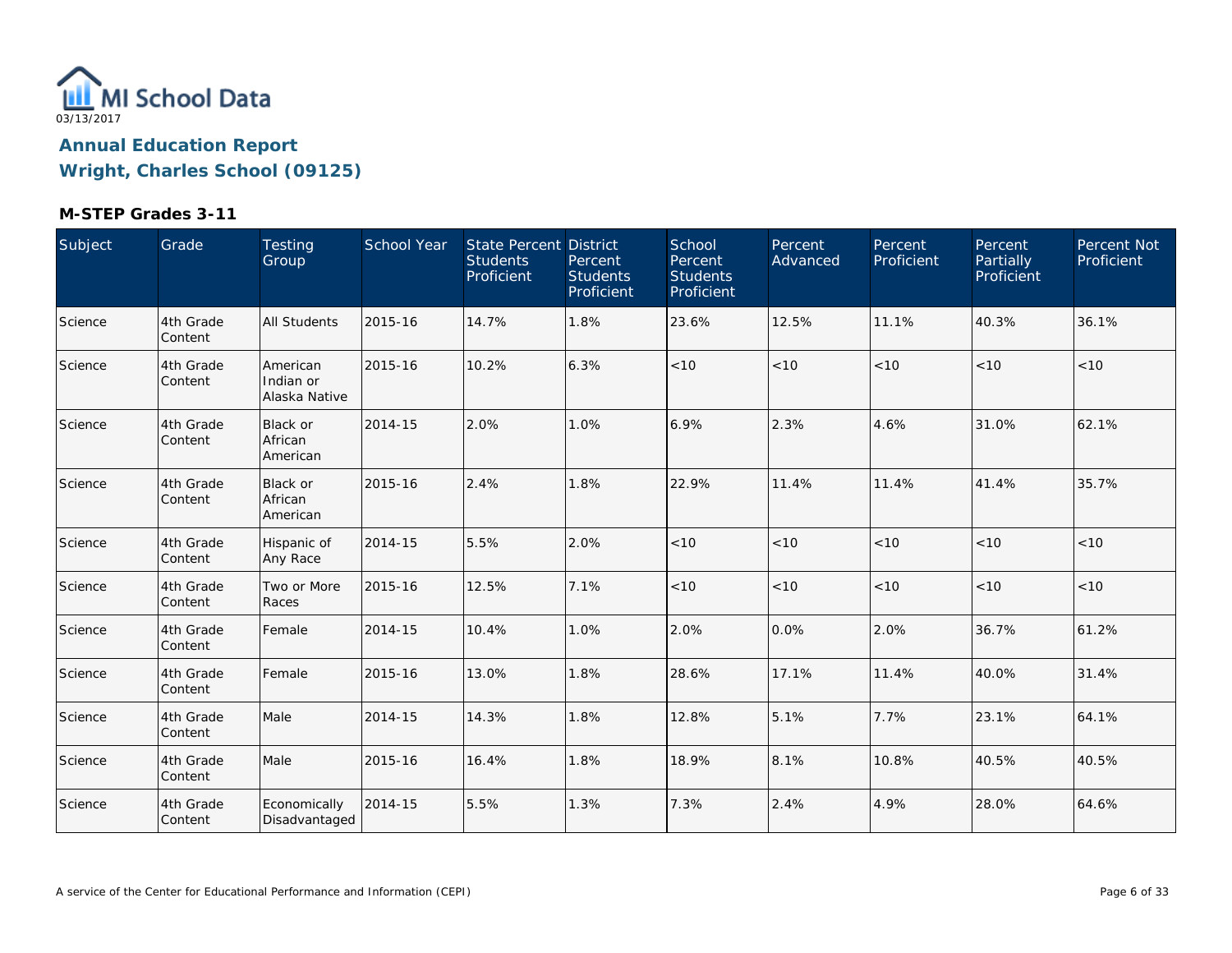

| Subject        | Grade                        | <b>Testing</b><br>Group              | <b>School Year</b> | State Percent District<br><b>Students</b><br>Proficient | Percent<br><b>Students</b><br>Proficient | School<br>Percent<br><b>Students</b><br>Proficient | Percent<br>Advanced | Percent<br>Proficient | Percent<br>Partially<br>Proficient | <b>Percent Not</b><br>Proficient |
|----------------|------------------------------|--------------------------------------|--------------------|---------------------------------------------------------|------------------------------------------|----------------------------------------------------|---------------------|-----------------------|------------------------------------|----------------------------------|
| <b>Science</b> | l4th Grade<br>lContent       | Economically<br>Disadvantaged        | 2015-16            | 6.6%                                                    | 1.8%                                     | 25.4%                                              | 13.4%               | 11.9%                 | 40.3%                              | 34.3%                            |
| Science        | l4th Grade<br><b>Content</b> | <b>Students With</b><br>Disabilities | 2014-15            | 4.6%                                                    | 0.5%                                     | $0.0\%$                                            | 0.0%                | $0.0\%$               | 10.0%                              | 90.0%                            |
| Science        | 14th Grade<br>lContent       | <b>Students With</b><br>Disabilities | 2015-16            | 5.3%                                                    | 0.7%                                     | < 10                                               | < 10                | < 10                  | < 10                               | < 10                             |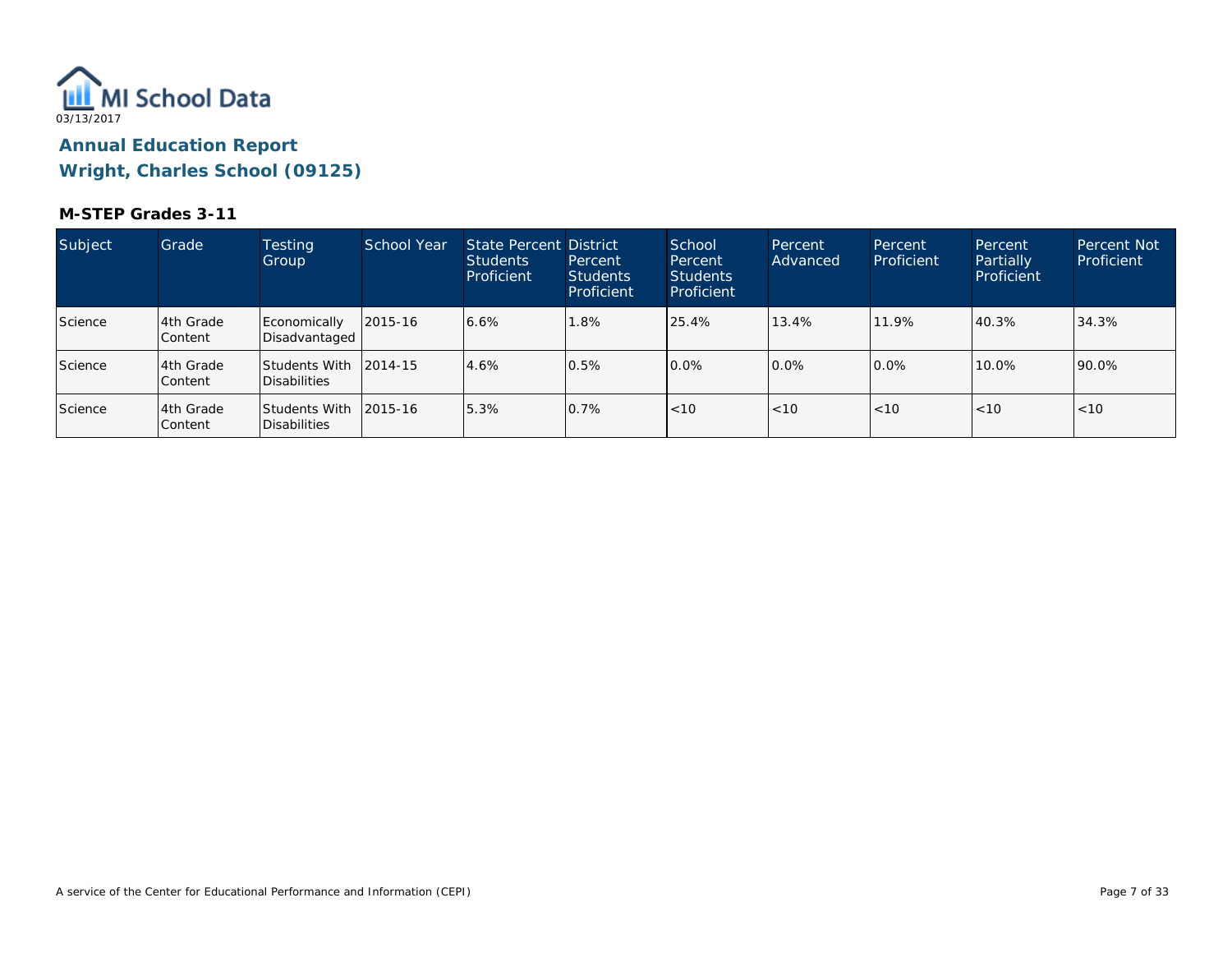

**SAT**

| Location<br><b>Name</b> | School Year | Subject | <b>Student</b><br>Group | Mean SAT<br>Score | <b>Benchmark</b> | Met or<br>Exceeded | % Met or<br>Exceeded | Did Not Meet % Did Not | Meet | Number<br>Assessed |
|-------------------------|-------------|---------|-------------------------|-------------------|------------------|--------------------|----------------------|------------------------|------|--------------------|
|-------------------------|-------------|---------|-------------------------|-------------------|------------------|--------------------|----------------------|------------------------|------|--------------------|

No Data to Display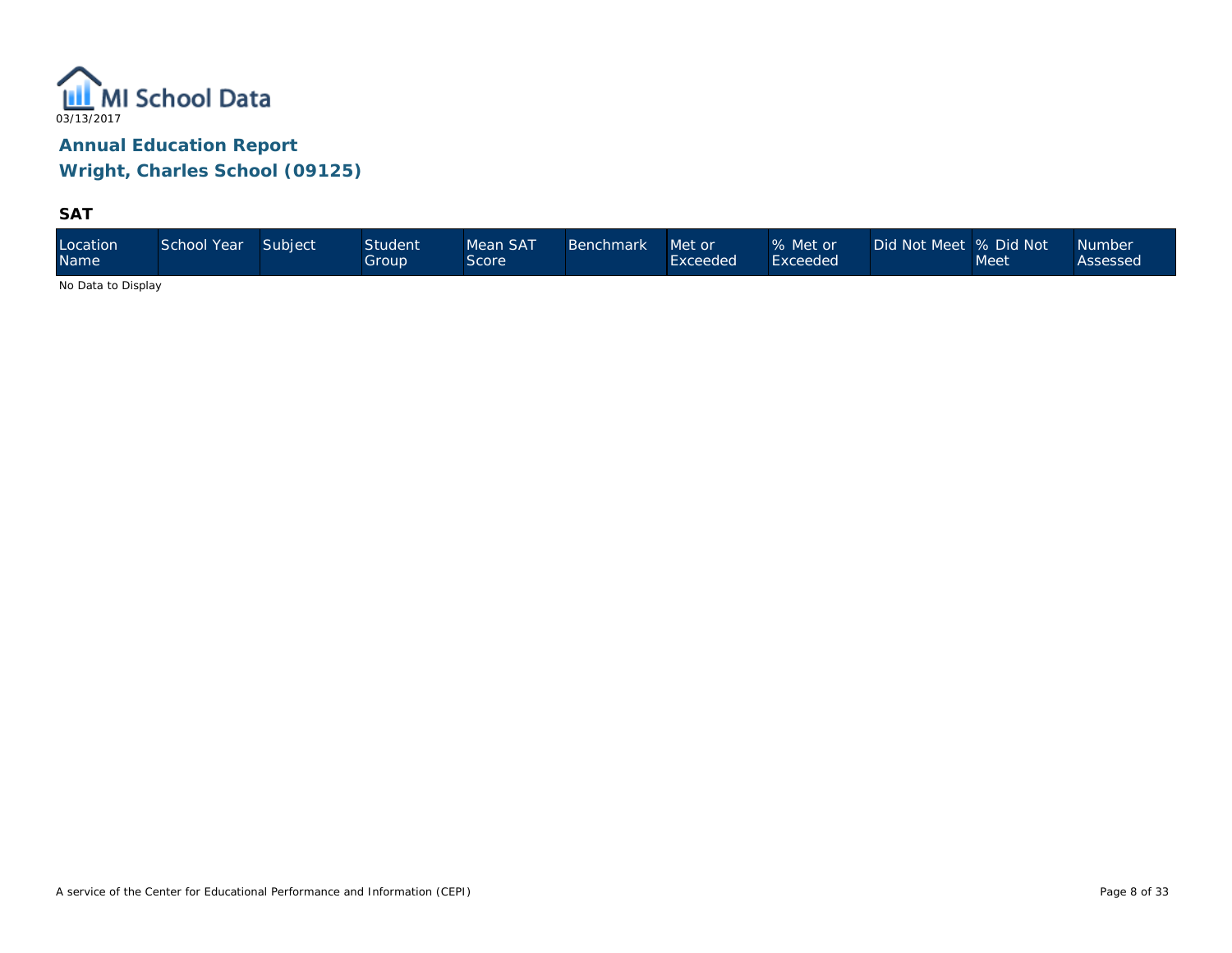

### **MI-Access Functional Independence**

| <b>Subject</b> | Grade                | Testing Group School Year           |         | <b>State Percent</b><br><b>Students</b><br>Proficient | <b>District</b><br>Percent<br><b>Students</b><br>Proficient | <b>School Percent Percent</b><br><b>Students</b><br>Proficient | Surpassed | Percent<br>Attained | Percent<br>Emerging |
|----------------|----------------------|-------------------------------------|---------|-------------------------------------------------------|-------------------------------------------------------------|----------------------------------------------------------------|-----------|---------------------|---------------------|
| <b>ELA</b>     | 3rd Grade<br>Content | <b>All Students</b>                 | 2014-15 | 69.2%                                                 | 57.7%                                                       | < 10                                                           | < 10      | < 10                | < 10                |
| Mathematics    | 3rd Grade<br>Content | <b>All Students</b>                 | 2014-15 | 71.1%                                                 | 50.8%                                                       | < 10                                                           | < 10      | < 10                | $<10$               |
| ELA            | 3rd Grade<br>Content | Black or African<br>American        | 2014-15 | 64.2%                                                 | 57.7%                                                       | < 10                                                           | < 10      | < 10                | < 10                |
| Mathematics    | 3rd Grade<br>Content | <b>Black or African</b><br>American | 2014-15 | 65.4%                                                 | 50.8%                                                       | < 10                                                           | < 10      | $<10$               | $<10$               |
| <b>ELA</b>     | 3rd Grade<br>Content | Male                                | 2014-15 | 69.2%                                                 | 61.8%                                                       | < 10                                                           | < 10      | < 10                | < 10                |
| Mathematics    | 3rd Grade<br>Content | Male                                | 2014-15 | 71.9%                                                 | 53.7%                                                       | $<10$                                                          | < 10      | < 10                | < 10                |
| <b>ELA</b>     | 3rd Grade<br>Content | Economically<br>Disadvantaged       | 2014-15 | 68.9%                                                 | 57.1%                                                       | < 10                                                           | < 10      | < 10                | < 10                |
| Mathematics    | 3rd Grade<br>Content | Economically<br>Disadvantaged       | 2014-15 | 71.7%                                                 | 49.1%                                                       | < 10                                                           | < 10      | < 10                | < 10                |
| <b>ELA</b>     | 4th Grade<br>Content | <b>All Students</b>                 | 2014-15 | 69.7%                                                 | 48.8%                                                       | $<10$                                                          | < 10      | < 10                | $<10$               |
| <b>ELA</b>     | 4th Grade<br>Content | <b>All Students</b>                 | 2015-16 | 78.2%                                                 | 59.3%                                                       | < 10                                                           | < 10      | < 10                | < 10                |
| Mathematics    | 4th Grade<br>Content | <b>All Students</b>                 | 2014-15 | 72.4%                                                 | 50.0%                                                       | < 10                                                           | < 10      | $<10$               | $<10$               |
| Mathematics    | 4th Grade<br>Content | <b>All Students</b>                 | 2015-16 | 73.2%                                                 | 50.5%                                                       | $<10$                                                          | < 10      | < 10                | < 10                |
| Science        | 4th Grade<br>Content | <b>All Students</b>                 | 2014-15 | 59.1%                                                 | 36.4%                                                       | $<10$                                                          | < 10      | < 10                | < 10                |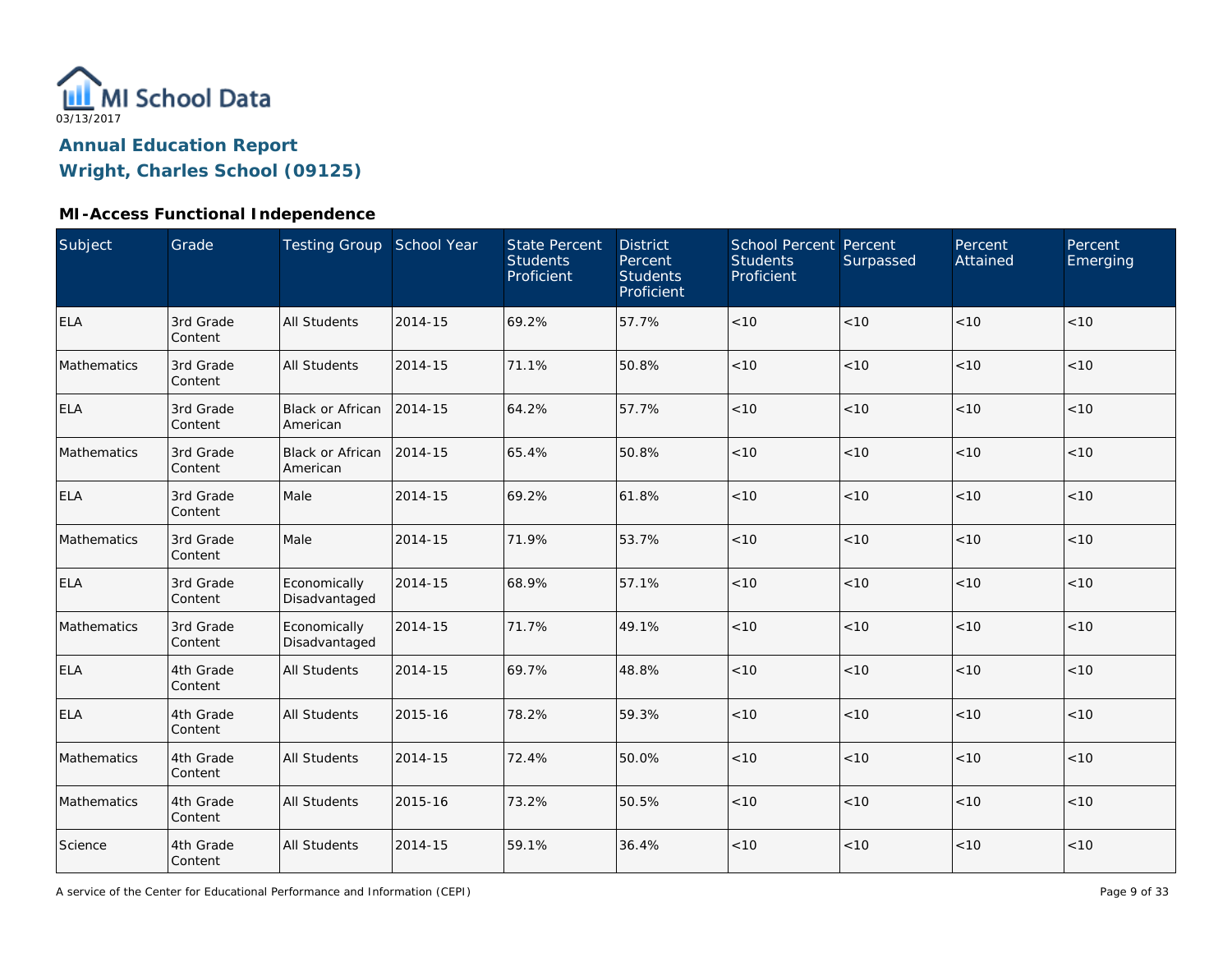

### **MI-Access Functional Independence**

| Subject     | Grade                | Testing Group School Year            |         | <b>State Percent</b><br><b>Students</b><br>Proficient | <b>District</b><br>Percent<br><b>Students</b><br>Proficient | School Percent Percent<br><b>Students</b><br>Proficient | Surpassed | Percent<br>Attained | Percent<br>Emerging |
|-------------|----------------------|--------------------------------------|---------|-------------------------------------------------------|-------------------------------------------------------------|---------------------------------------------------------|-----------|---------------------|---------------------|
| Science     | 4th Grade<br>Content | <b>All Students</b>                  | 2015-16 | 54.3%                                                 | 28.1%                                                       | $<10$                                                   | < 10      | < 10                | < 10                |
| <b>ELA</b>  | 4th Grade<br>Content | Black or African<br>American         | 2014-15 | 64.9%                                                 | 50.7%                                                       | < 10                                                    | < 10      | < 10                | < 10                |
| <b>ELA</b>  | 4th Grade<br>Content | Black or African 2015-16<br>American |         | 71.6%                                                 | 57.1%                                                       | < 10                                                    | < 10      | < 10                | < 10                |
| Mathematics | 4th Grade<br>Content | Black or African 2014-15<br>American |         | 63.6%                                                 | 49.4%                                                       | < 10                                                    | < 10      | < 10                | < 10                |
| Mathematics | 4th Grade<br>Content | <b>Black or African</b><br>American  | 2015-16 | 66.0%                                                 | 49.4%                                                       | < 10                                                    | < 10      | < 10                | < 10                |
| Science     | 4th Grade<br>Content | <b>Black or African</b><br>American  | 2014-15 | 46.7%                                                 | 35.2%                                                       | < 10                                                    | < 10      | < 10                | < 10                |
| Science     | 4th Grade<br>Content | Black or African<br>American         | 2015-16 | 44.4%                                                 | 25.9%                                                       | < 10                                                    | < 10      | < 10                | < 10                |
| <b>ELA</b>  | 4th Grade<br>Content | Male                                 | 2014-15 | 68.4%                                                 | 50.9%                                                       | < 10                                                    | < 10      | < 10                | < 10                |
| <b>ELA</b>  | 4th Grade<br>Content | Male                                 | 2015-16 | 78.0%                                                 | 60.8%                                                       | < 10                                                    | < 10      | < 10                | < 10                |
| Mathematics | 4th Grade<br>Content | Male                                 | 2014-15 | 74.0%                                                 | 52.2%                                                       | $<10$                                                   | < 10      | < 10                | < 10                |
| Mathematics | 4th Grade<br>Content | Male                                 | 2015-16 | 75.3%                                                 | 48.3%                                                       | $<10$                                                   | < 10      | < 10                | < 10                |
| Science     | 4th Grade<br>Content | Male                                 | 2014-15 | 61.7%                                                 | 36.2%                                                       | < 10                                                    | < 10      | < 10                | < 10                |
| Science     | 4th Grade<br>Content | Male                                 | 2015-16 | 55.9%                                                 | 25.0%                                                       | < 10                                                    | < 10      | < 10                | < 10                |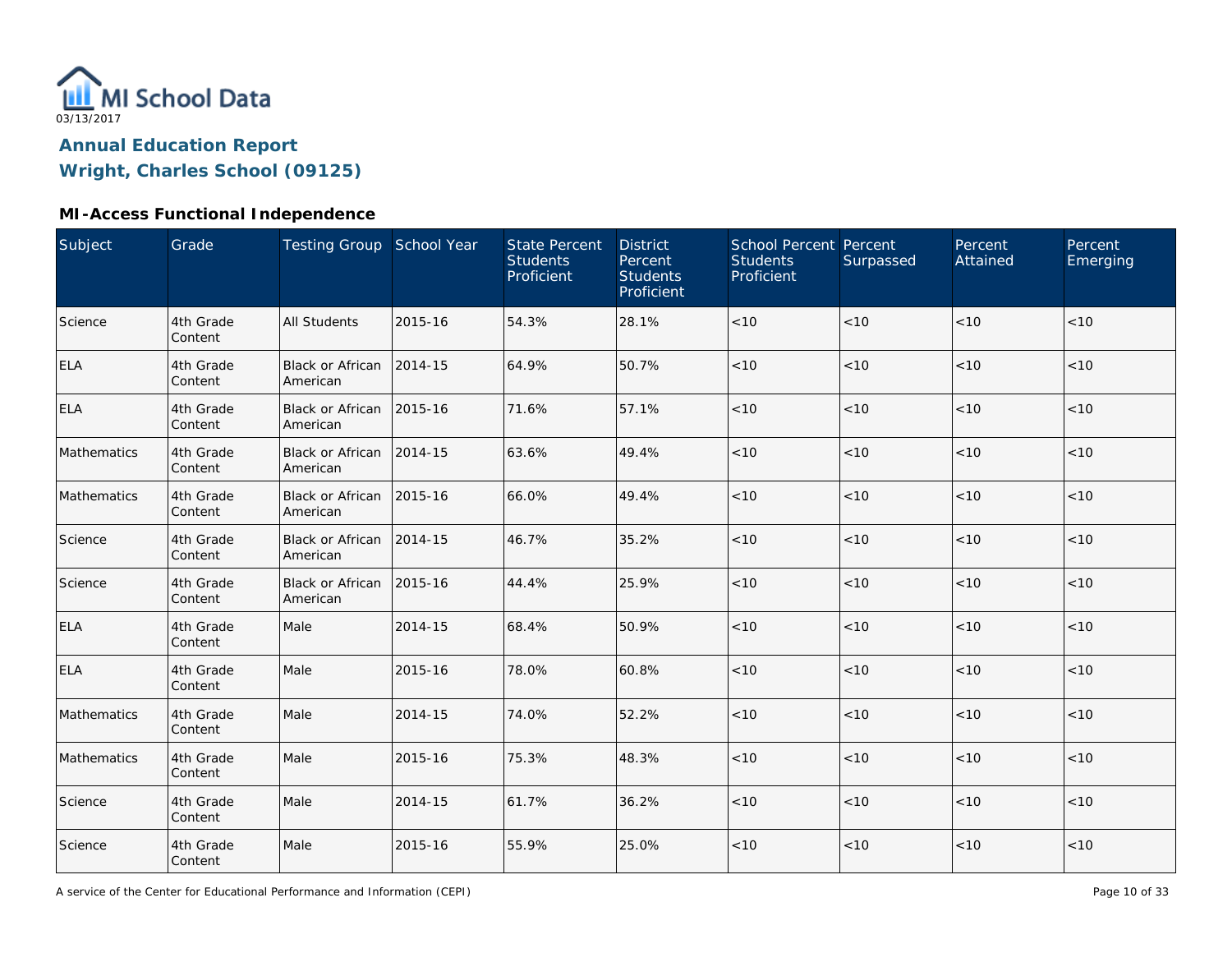

#### **MI-Access Functional Independence**

| Subject            | Grade                       | <b>Testing Group</b>          | School Year | State Percent<br><b>Students</b><br>Proficient | <b>District</b><br><b>Percent</b><br><b>Students</b><br>Proficient | School Percent Percent<br><b>Students</b><br>Proficient | Surpassed | Percent<br>Attained | Percent<br><b>Emerging</b> |
|--------------------|-----------------------------|-------------------------------|-------------|------------------------------------------------|--------------------------------------------------------------------|---------------------------------------------------------|-----------|---------------------|----------------------------|
| <b>IELA</b>        | 4th Grade<br>Content        | Economically<br>Disadvantaged | 2014-15     | 69.7%                                          | 48.6%                                                              | < 10                                                    | < 10      | < 10                | < 10                       |
| <b>ELA</b>         | 4th Grade<br>Content        | Economically<br>Disadvantaged | 2015-16     | 79.1%                                          | 55.1%                                                              | < 10                                                    | < 10      | < 10                | < 10                       |
| <b>Mathematics</b> | 4th Grade<br><b>Content</b> | Economically<br>Disadvantaged | 2015-16     | 73.3%                                          | 48.7%                                                              | < 10                                                    | < 10      | < 10                | < 10                       |
| Science            | 4th Grade<br>Content        | Economically<br>Disadvantaged | 2015-16     | 55.7%                                          | 26.3%                                                              | < 10                                                    | < 10      | < 10                | < 10                       |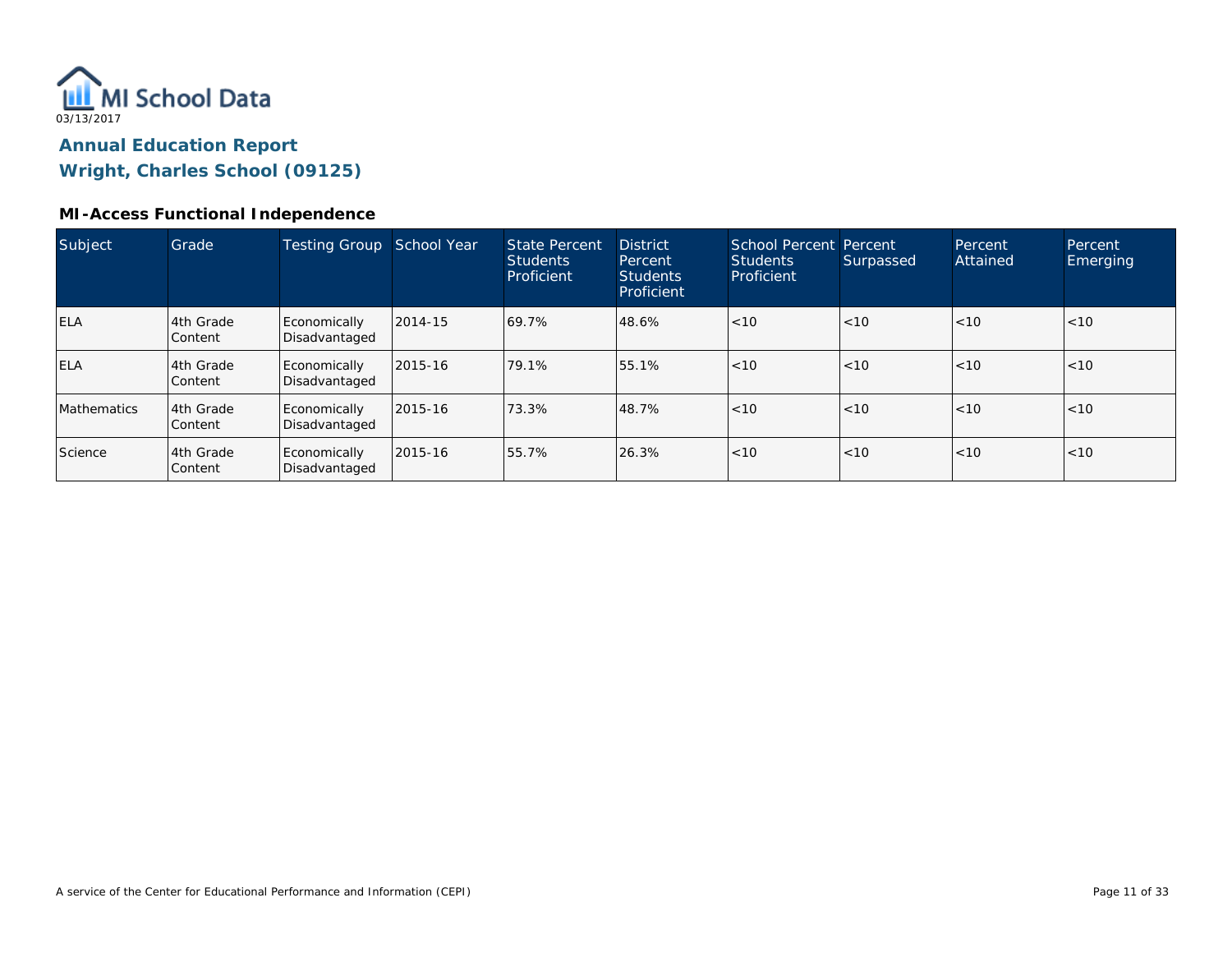

### **MI-Access Supported Independence**

| Subject     | Grade                | Testing Group School Year           |         | <b>State Percent</b><br><b>Students</b><br>Proficient | <b>District</b><br>Percent<br><b>Students</b><br>Proficient | School Percent Percent<br><b>Students</b><br>Proficient | Surpassed | Percent<br>Attained | Percent<br>Emerging |
|-------------|----------------------|-------------------------------------|---------|-------------------------------------------------------|-------------------------------------------------------------|---------------------------------------------------------|-----------|---------------------|---------------------|
| <b>ELA</b>  | 3rd Grade<br>Content | <b>All Students</b>                 | 2014-15 | 80.6%                                                 | 87.0%                                                       | $<10$                                                   | < 10      | < 10                | < 10                |
| <b>ELA</b>  | 3rd Grade<br>Content | <b>All Students</b>                 | 2015-16 | 78.0%                                                 | 77.1%                                                       | < 10                                                    | < 10      | < 10                | < 10                |
| Mathematics | 3rd Grade<br>Content | <b>All Students</b>                 | 2014-15 | 73.8%                                                 | 84.8%                                                       | < 10                                                    | < 10      | < 10                | < 10                |
| Mathematics | 3rd Grade<br>Content | <b>All Students</b>                 | 2015-16 | 60.2%                                                 | 62.9%                                                       | $<10$                                                   | < 10      | < 10                | $<10$               |
| <b>ELA</b>  | 3rd Grade<br>Content | Black or African<br>American        | 2014-15 | 78.2%                                                 | 87.8%                                                       | $<10$                                                   | < 10      | < 10                | < 10                |
| <b>ELA</b>  | 3rd Grade<br>Content | <b>Black or African</b><br>American | 2015-16 | 77.8%                                                 | 73.3%                                                       | $<10$                                                   | < 10      | < 10                | < 10                |
| Mathematics | 3rd Grade<br>Content | Black or African<br>American        | 2014-15 | 76.3%                                                 | 82.9%                                                       | < 10                                                    | < 10      | < 10                | < 10                |
| Mathematics | 3rd Grade<br>Content | <b>Black or African</b><br>American | 2015-16 | 57.9%                                                 | 60.0%                                                       | < 10                                                    | < 10      | < 10                | < 10                |
| <b>ELA</b>  | 3rd Grade<br>Content | Female                              | 2014-15 | 77.9%                                                 | 80.0%                                                       | < 10                                                    | < 10      | < 10                | $<10$               |
| <b>ELA</b>  | 3rd Grade<br>Content | Female                              | 2015-16 | 84.3%                                                 | 75.0%                                                       | < 10                                                    | < 10      | < 10                | < 10                |
| Mathematics | 3rd Grade<br>Content | Female                              | 2014-15 | 72.8%                                                 | 80.0%                                                       | $<10$                                                   | < 10      | < 10                | < 10                |
| Mathematics | 3rd Grade<br>Content | Female                              | 2015-16 | 59.6%                                                 | 58.3%                                                       | $<10$                                                   | < 10      | < 10                | < 10                |
| <b>ELA</b>  | 3rd Grade<br>Content | Male                                | 2014-15 | 81.7%                                                 | 90.3%                                                       | < 10                                                    | < 10      | < 10                | $<10$               |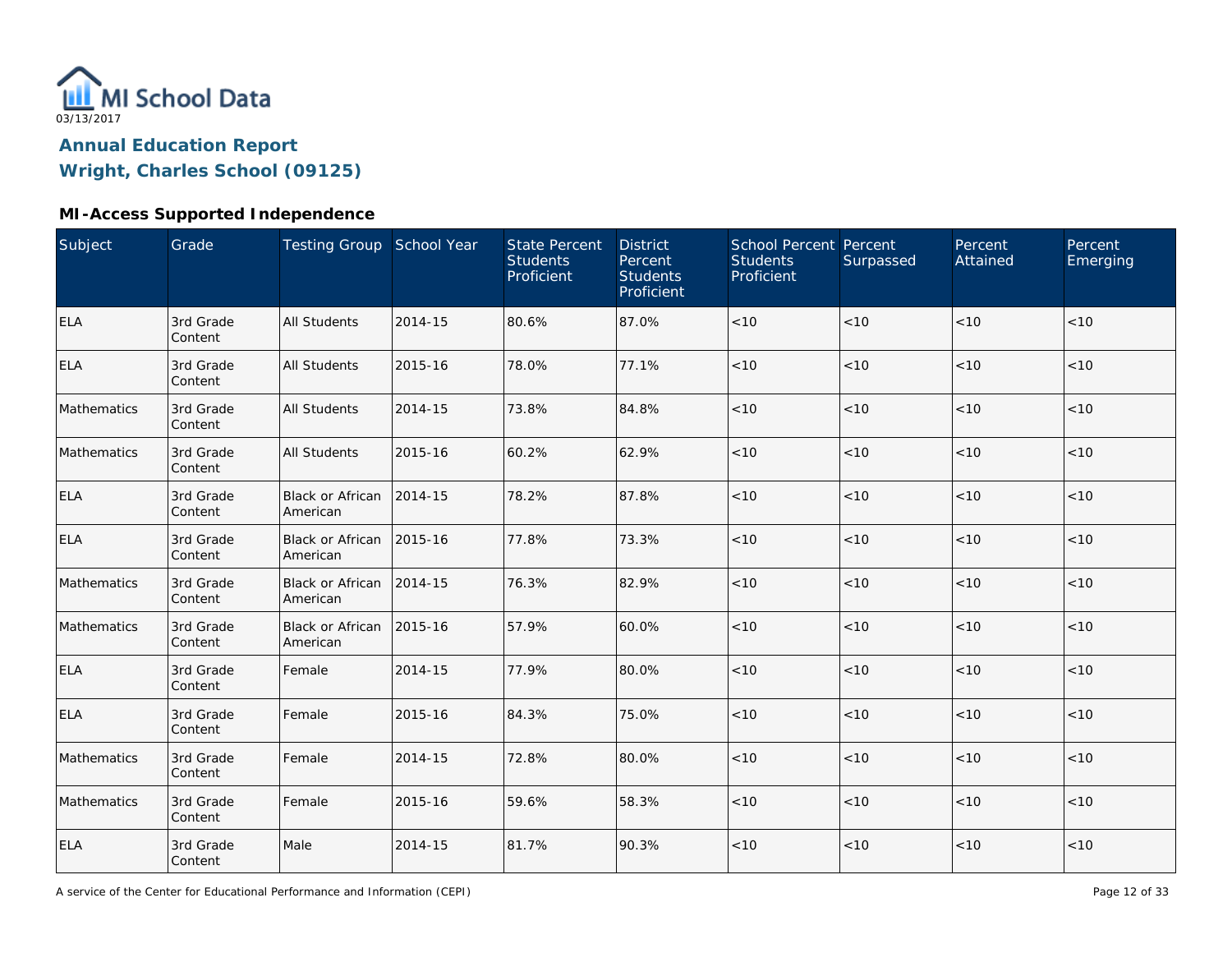

### **MI-Access Supported Independence**

| Subject     | Grade                | Testing Group School Year     |         | <b>State Percent</b><br><b>Students</b><br>Proficient | <b>District</b><br>Percent<br><b>Students</b><br>Proficient | <b>School Percent Percent</b><br><b>Students</b><br>Proficient | Surpassed | Percent<br>Attained | Percent<br>Emerging |
|-------------|----------------------|-------------------------------|---------|-------------------------------------------------------|-------------------------------------------------------------|----------------------------------------------------------------|-----------|---------------------|---------------------|
| <b>ELA</b>  | 3rd Grade<br>Content | Male                          | 2015-16 | 74.9%                                                 | 78.3%                                                       | < 10                                                           | < 10      | < 10                | < 10                |
| Mathematics | 3rd Grade<br>Content | Male                          | 2014-15 | 74.2%                                                 | 87.1%                                                       | $<10$                                                          | < 10      | < 10                | $<10$               |
| Mathematics | 3rd Grade<br>Content | Male                          | 2015-16 | 60.6%                                                 | 65.2%                                                       | < 10                                                           | < 10      | < 10                | < 10                |
| <b>ELA</b>  | 3rd Grade<br>Content | Economically<br>Disadvantaged | 2014-15 | 81.0%                                                 | 89.5%                                                       | $<10$                                                          | < 10      | $<10$               | $<10$               |
| <b>ELA</b>  | 3rd Grade<br>Content | Economically<br>Disadvantaged | 2015-16 | 78.0%                                                 | 75.0%                                                       | < 10                                                           | <10       | <10                 | < 10                |
| Mathematics | 3rd Grade<br>Content | Economically<br>Disadvantaged | 2014-15 | 76.9%                                                 | 86.8%                                                       | $<10$                                                          | < 10      | < 10                | $<10$               |
| Mathematics | 3rd Grade<br>Content | Economically<br>Disadvantaged | 2015-16 | 62.7%                                                 | 62.5%                                                       | < 10                                                           | < 10      | < 10                | < 10                |
| <b>ELA</b>  | 4th Grade<br>Content | <b>All Students</b>           | 2014-15 | 83.3%                                                 | 81.6%                                                       | < 10                                                           | < 10      | < 10                | < 10                |
| <b>ELA</b>  | 4th Grade<br>Content | <b>All Students</b>           | 2015-16 | 78.6%                                                 | 82.7%                                                       | $<10$                                                          | < 10      | < 10                | $<10$               |
| Mathematics | 4th Grade<br>Content | <b>All Students</b>           | 2014-15 | 79.2%                                                 | 92.1%                                                       | < 10                                                           | < 10      | < 10                | < 10                |
| Mathematics | 4th Grade<br>Content | <b>All Students</b>           | 2015-16 | 69.4%                                                 | 70.6%                                                       | $<10$                                                          | < 10      | < 10                | $<10$               |
| Science     | 4th Grade<br>Content | <b>All Students</b>           | 2014-15 | 89.3%                                                 | 92.1%                                                       | < 10                                                           | < 10      | < 10                | < 10                |
| Science     | 4th Grade<br>Content | <b>All Students</b>           | 2015-16 | 84.6%                                                 | 92.3%                                                       | $<10$                                                          | < 10      | < 10                | < 10                |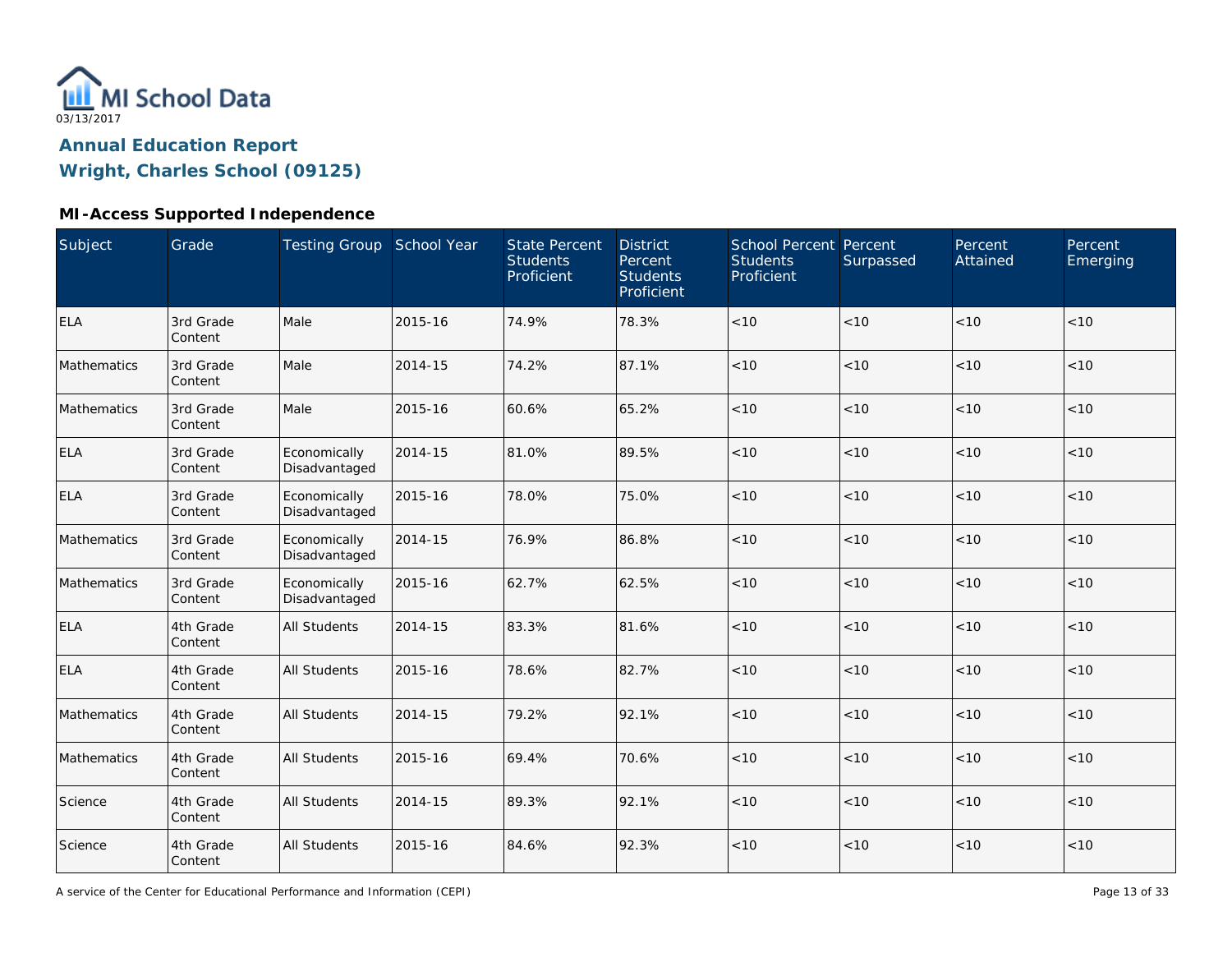

### **MI-Access Supported Independence**

| Subject     | Grade                | Testing Group School Year            |         | <b>State Percent</b><br><b>Students</b><br>Proficient | <b>District</b><br>Percent<br><b>Students</b><br>Proficient | School Percent Percent<br><b>Students</b><br>Proficient | Surpassed | Percent<br>Attained | Percent<br>Emerging |
|-------------|----------------------|--------------------------------------|---------|-------------------------------------------------------|-------------------------------------------------------------|---------------------------------------------------------|-----------|---------------------|---------------------|
| <b>ELA</b>  | 4th Grade<br>Content | <b>Black or African</b><br>American  | 2014-15 | 86.1%                                                 | 80.6%                                                       | < 10                                                    | < 10      | < 10                | < 10                |
| <b>ELA</b>  | 4th Grade<br>Content | Black or African<br>American         | 2015-16 | 83.1%                                                 | 85.4%                                                       | < 10                                                    | < 10      | < 10                | < 10                |
| Mathematics | 4th Grade<br>Content | Black or African 2014-15<br>American |         | 88.1%                                                 | 91.7%                                                       | < 10                                                    | < 10      | < 10                | < 10                |
| Mathematics | 4th Grade<br>Content | Black or African 2015-16<br>American |         | 70.8%                                                 | 70.2%                                                       | $<10$                                                   | < 10      | $<10$               | $<10$               |
| Science     | 4th Grade<br>Content | <b>Black or African</b><br>American  | 2014-15 | 89.6%                                                 | 91.7%                                                       | $<10$                                                   | $<10$     | $<10$               | $<10$               |
| Science     | 4th Grade<br>Content | <b>Black or African</b><br>American  | 2015-16 | 85.4%                                                 | 91.7%                                                       | $<10$                                                   | < 10      | < 10                | $<10$               |
| <b>ELA</b>  | 4th Grade<br>Content | Female                               | 2014-15 | 83.4%                                                 | < 10                                                        | < 10                                                    | < 10      | < 10                | < 10                |
| <b>ELA</b>  | 4th Grade<br>Content | Female                               | 2015-16 | 81.8%                                                 | 84.6%                                                       | < 10                                                    | < 10      | < 10                | < 10                |
| Mathematics | 4th Grade<br>Content | Female                               | 2014-15 | 79.1%                                                 | < 10                                                        | $<10$                                                   | < 10      | < 10                | $<10$               |
| Mathematics | 4th Grade<br>Content | Female                               | 2015-16 | 73.4%                                                 | 84.6%                                                       | < 10                                                    | < 10      | < 10                | < 10                |
| Science     | 4th Grade<br>Content | Female                               | 2014-15 | 89.2%                                                 | < 10                                                        | $<10$                                                   | < 10      | < 10                | $<10$               |
| Science     | 4th Grade<br>Content | Female                               | 2015-16 | 85.6%                                                 | 92.3%                                                       | < 10                                                    | < 10      | < 10                | < 10                |
| <b>ELA</b>  | 4th Grade<br>Content | Male                                 | 2014-15 | 83.2%                                                 | 82.8%                                                       | < 10                                                    | < 10      | < 10                | $<10$               |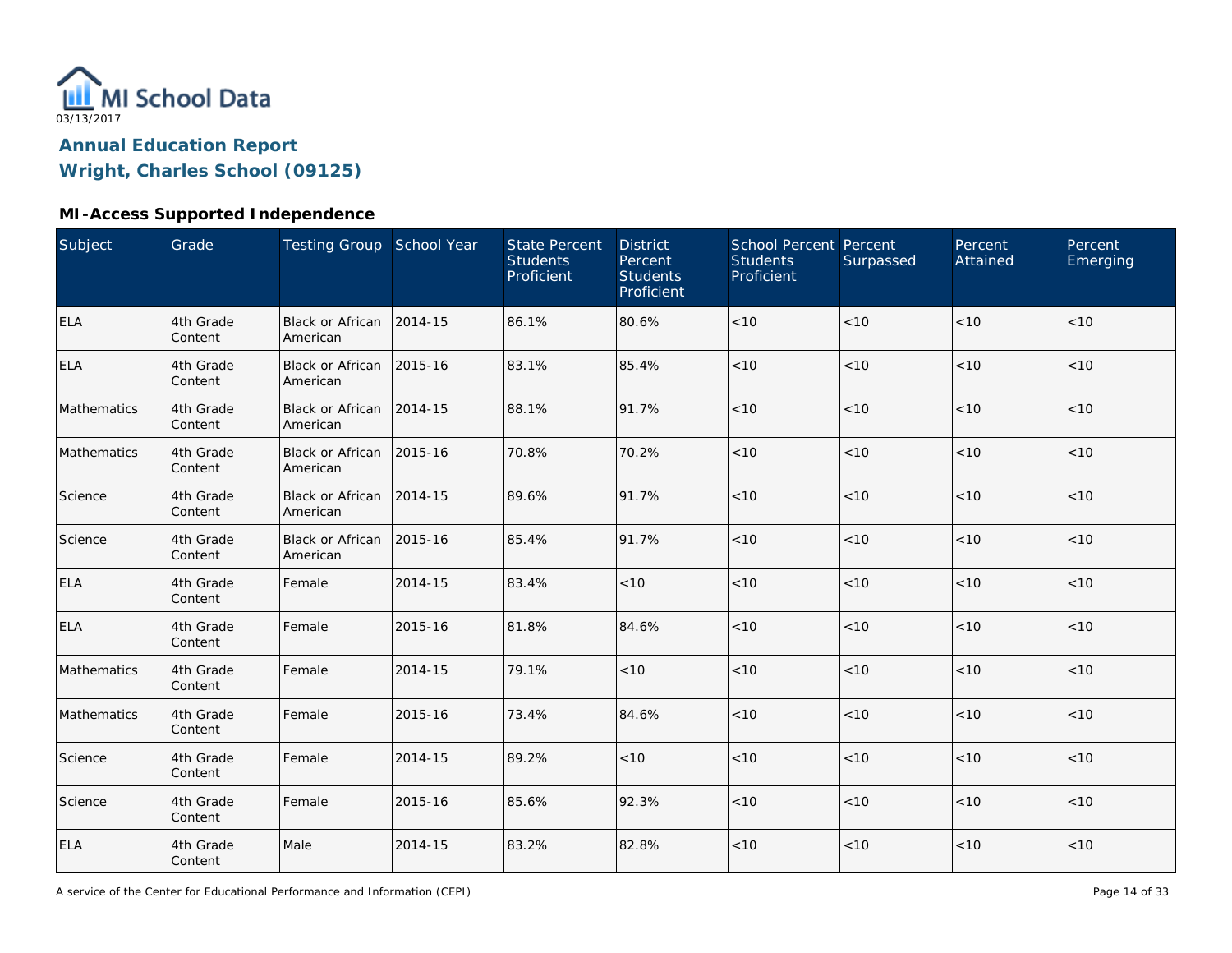

#### **MI-Access Supported Independence**

| Subject     | Grade                | Testing Group School Year     |         | <b>State Percent</b><br><b>Students</b><br>Proficient | <b>District</b><br>Percent<br><b>Students</b><br>Proficient | School Percent Percent<br><b>Students</b><br>Proficient | Surpassed | Percent<br>Attained | Percent<br>Emerging |
|-------------|----------------------|-------------------------------|---------|-------------------------------------------------------|-------------------------------------------------------------|---------------------------------------------------------|-----------|---------------------|---------------------|
| <b>ELA</b>  | 4th Grade<br>Content | Male                          | 2015-16 | 77.2%                                                 | 82.1%                                                       | < 10                                                    | < 10      | < 10                | < 10                |
| Mathematics | 4th Grade<br>Content | Male                          | 2014-15 | 79.2%                                                 | 96.6%                                                       | < 10                                                    | < 10      | < 10                | < 10                |
| Mathematics | 4th Grade<br>Content | Male                          | 2015-16 | 67.6%                                                 | 65.8%                                                       | < 10                                                    | < 10      | < 10                | < 10                |
| Science     | 4th Grade<br>Content | Male                          | 2014-15 | 89.4%                                                 | 93.1%                                                       | < 10                                                    | < 10      | < 10                | < 10                |
| Science     | 4th Grade<br>Content | Male                          | 2015-16 | 84.1%                                                 | 92.3%                                                       | < 10                                                    | < 10      | <10                 | < 10                |
| <b>ELA</b>  | 4th Grade<br>Content | Economically<br>Disadvantaged | 2014-15 | 84.5%                                                 | 81.3%                                                       | < 10                                                    | < 10      | < 10                | < 10                |
| <b>ELA</b>  | 4th Grade<br>Content | Economically<br>Disadvantaged | 2015-16 | 79.5%                                                 | 84.6%                                                       | < 10                                                    | < 10      | < 10                | < 10                |
| Mathematics | 4th Grade<br>Content | Economically<br>Disadvantaged | 2014-15 | 80.6%                                                 | 93.8%                                                       | < 10                                                    | < 10      | < 10                | < 10                |
| Mathematics | 4th Grade<br>Content | Economically<br>Disadvantaged | 2015-16 | 72.2%                                                 | 71.8%                                                       | < 10                                                    | < 10      | < 10                | < 10                |
| Science     | 4th Grade<br>Content | Economically<br>Disadvantaged | 2014-15 | 91.3%                                                 | 90.6%                                                       | < 10                                                    | < 10      | < 10                | < 10                |
| Science     | 4th Grade<br>Content | Economically<br>Disadvantaged | 2015-16 | 86.4%                                                 | 89.7%                                                       | < 10                                                    | < 10      | < 10                | < 10                |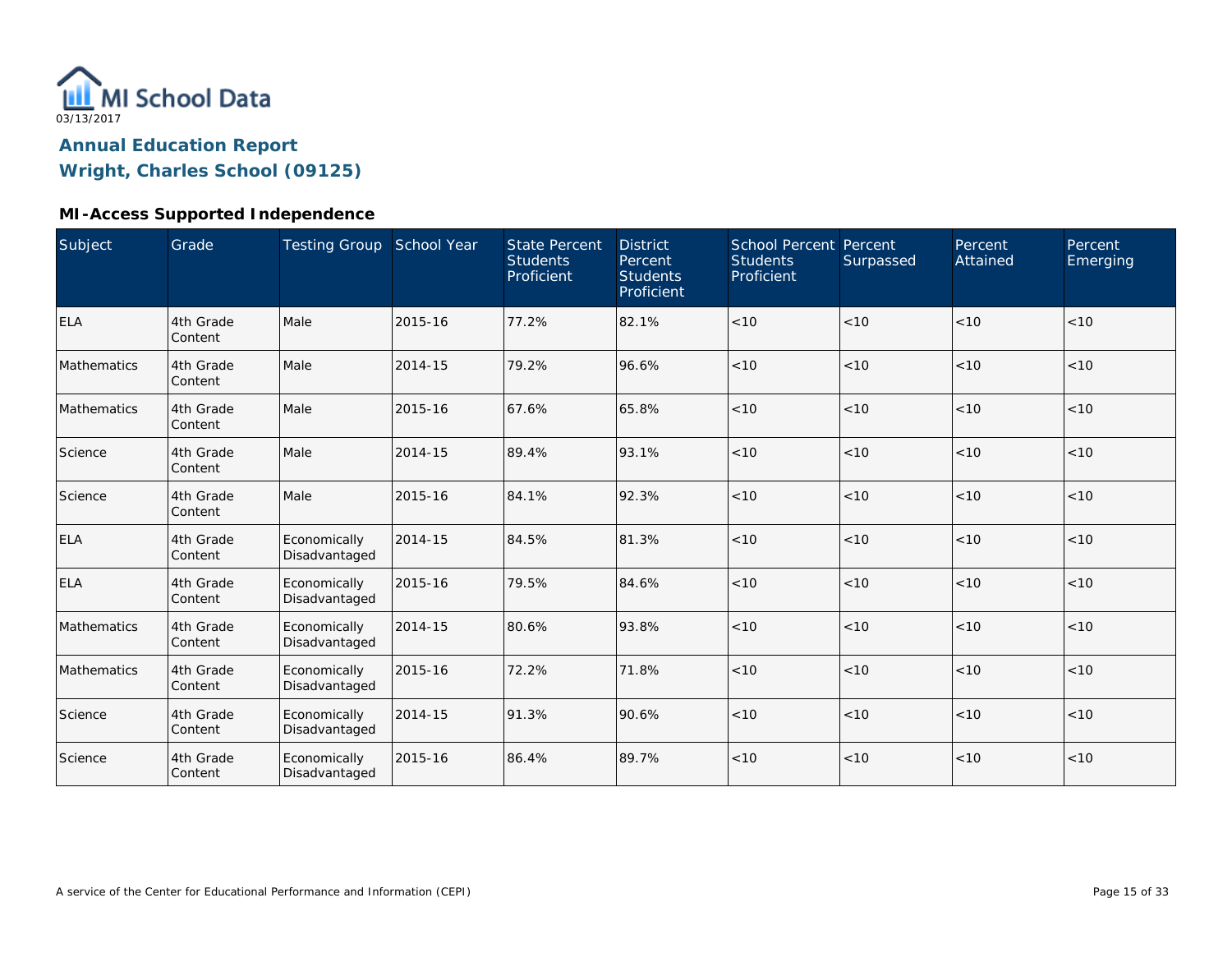

### **MI-Access Participation**

| Subject     | Grade                | Testing Group School Year           |         | <b>State Percent</b><br><b>Students</b><br>Proficient | <b>District</b><br>Percent<br><b>Students</b><br>Proficient | School Percent Percent<br><b>Students</b><br>Proficient | Surpassed | Percent<br>Attained | Percent<br>Emerging |
|-------------|----------------------|-------------------------------------|---------|-------------------------------------------------------|-------------------------------------------------------------|---------------------------------------------------------|-----------|---------------------|---------------------|
| <b>ELA</b>  | 3rd Grade<br>Content | <b>All Students</b>                 | 2014-15 | 62.3%                                                 | 59.6%                                                       | $<10$                                                   | < 10      | < 10                | < 10                |
| <b>ELA</b>  | 3rd Grade<br>Content | <b>All Students</b>                 | 2015-16 | 59.8%                                                 | 57.1%                                                       | $<10$                                                   | < 10      | < 10                | < 10                |
| Mathematics | 3rd Grade<br>Content | <b>All Students</b>                 | 2014-15 | 56.3%                                                 | 57.7%                                                       | $<10$                                                   | < 10      | < 10                | < 10                |
| Mathematics | 3rd Grade<br>Content | <b>All Students</b>                 | 2015-16 | 52.2%                                                 | 48.2%                                                       | < 10                                                    | < 10      | < 10                | < 10                |
| <b>ELA</b>  | 3rd Grade<br>Content | <b>Black or African</b><br>American | 2014-15 | 58.7%                                                 | 61.2%                                                       | $<10$                                                   | $<10$     | < 10                | $<10$               |
| <b>ELA</b>  | 3rd Grade<br>Content | Black or African<br>American        | 2015-16 | 58.5%                                                 | 58.3%                                                       | $<10$                                                   | < 10      | < 10                | < 10                |
| Mathematics | 3rd Grade<br>Content | <b>Black or African</b><br>American | 2014-15 | 51.9%                                                 | 59.2%                                                       | $<10$                                                   | < 10      | < 10                | < 10                |
| Mathematics | 3rd Grade<br>Content | <b>Black or African</b><br>American | 2015-16 | 46.9%                                                 | 47.9%                                                       | < 10                                                    | < 10      | < 10                | < 10                |
| <b>ELA</b>  | 3rd Grade<br>Content | Female                              | 2014-15 | 63.2%                                                 | 62.5%                                                       | $<10$                                                   | < 10      | < 10                | < 10                |
| Mathematics | 3rd Grade<br>Content | Female                              | 2014-15 | 53.3%                                                 | 56.3%                                                       | $<10$                                                   | < 10      | < 10                | < 10                |
| ELA         | 3rd Grade<br>Content | Male                                | 2014-15 | 61.8%                                                 | 58.3%                                                       | $<10$                                                   | < 10      | < 10                | < 10                |
| <b>ELA</b>  | 3rd Grade<br>Content | Male                                | 2015-16 | 63.4%                                                 | 57.5%                                                       | $<10$                                                   | < 10      | < 10                | < 10                |
| Mathematics | 3rd Grade<br>Content | Male                                | 2014-15 | 57.9%                                                 | 58.3%                                                       | < 10                                                    | < 10      | < 10                | < 10                |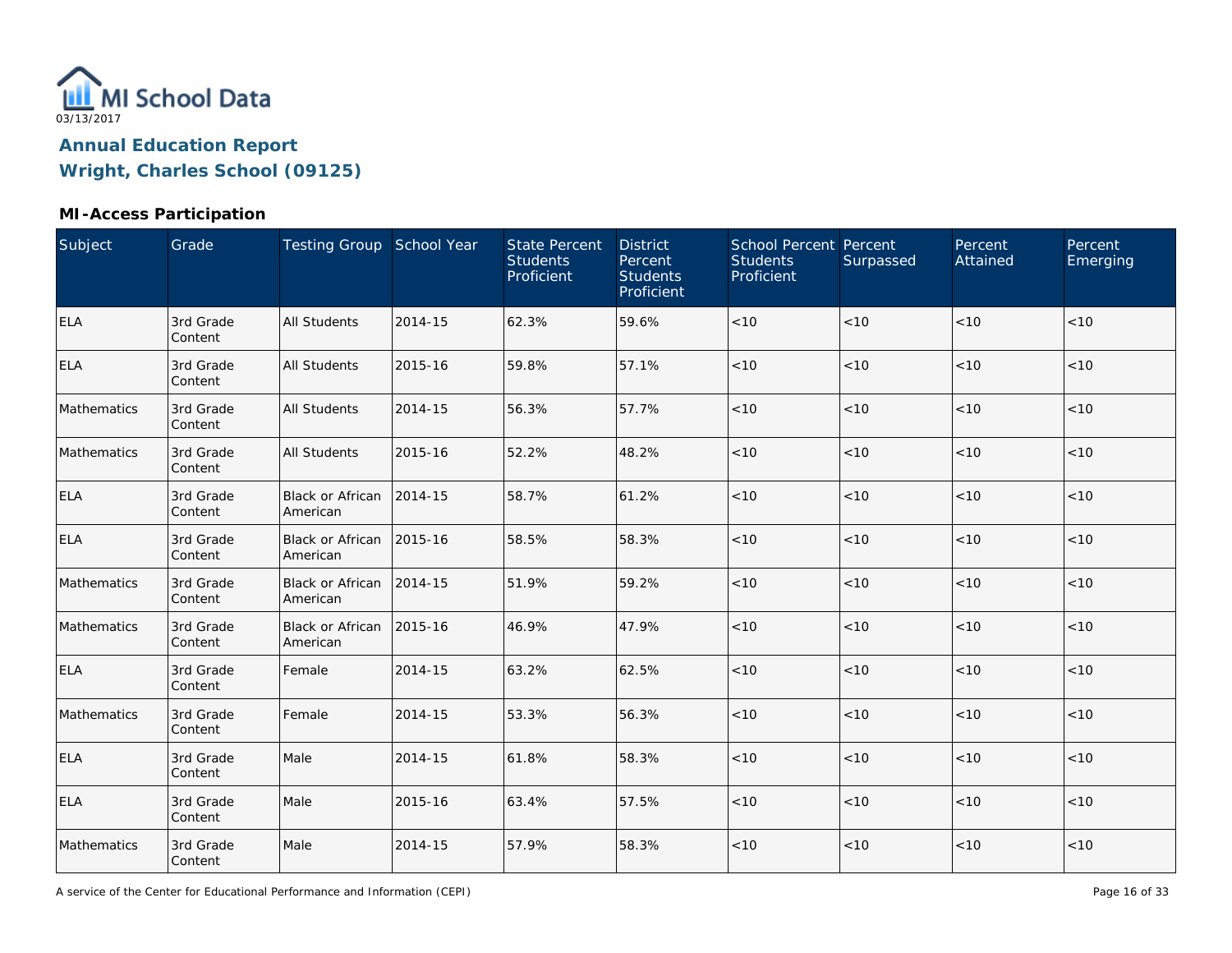

### **MI-Access Participation**

| Subject     | Grade                | Testing Group School Year           |         | <b>State Percent</b><br><b>Students</b><br>Proficient | <b>District</b><br>Percent<br><b>Students</b><br>Proficient | School Percent Percent<br><b>Students</b><br>Proficient | Surpassed | Percent<br>Attained | Percent<br>Emerging |
|-------------|----------------------|-------------------------------------|---------|-------------------------------------------------------|-------------------------------------------------------------|---------------------------------------------------------|-----------|---------------------|---------------------|
| Mathematics | 3rd Grade<br>Content | Male                                | 2015-16 | 56.8%                                                 | 45.0%                                                       | $<10$                                                   | < 10      | < 10                | < 10                |
| <b>ELA</b>  | 3rd Grade<br>Content | Economically<br>Disadvantaged       | 2014-15 | 60.6%                                                 | 56.8%                                                       | $<10$                                                   | < 10      | < 10                | < 10                |
| <b>ELA</b>  | 3rd Grade<br>Content | Economically<br>Disadvantaged       | 2015-16 | 60.6%                                                 | 59.1%                                                       | $<10$                                                   | $<10$     | < 10                | < 10                |
| Mathematics | 3rd Grade<br>Content | Economically<br>Disadvantaged       | 2014-15 | 55.2%                                                 | 56.8%                                                       | < 10                                                    | < 10      | < 10                | < 10                |
| Mathematics | 3rd Grade<br>Content | Economically<br>Disadvantaged       | 2015-16 | 53.6%                                                 | 50.0%                                                       | < 10                                                    | < 10      | < 10                | < 10                |
| <b>ELA</b>  | 4th Grade<br>Content | <b>All Students</b>                 | 2015-16 | 69.1%                                                 | 66.1%                                                       | < 10                                                    | < 10      | < 10                | < 10                |
| Mathematics | 4th Grade<br>Content | <b>All Students</b>                 | 2015-16 | 47.7%                                                 | 50.0%                                                       | $<10$                                                   | < 10      | < 10                | < 10                |
| Science     | 4th Grade<br>Content | <b>All Students</b>                 | 2015-16 | 58.4%                                                 | 51.8%                                                       | < 10                                                    | < 10      | < 10                | < 10                |
| <b>ELA</b>  | 4th Grade<br>Content | Black or African<br>American        | 2015-16 | 70.5%                                                 | 70.6%                                                       | $<10$                                                   | < 10      | < 10                | < 10                |
| Mathematics | 4th Grade<br>Content | <b>Black or African</b><br>American | 2015-16 | 52.7%                                                 | 52.9%                                                       | < 10                                                    | < 10      | < 10                | < 10                |
| Science     | 4th Grade<br>Content | <b>Black or African</b><br>American | 2015-16 | 59.8%                                                 | 54.9%                                                       | < 10                                                    | < 10      | < 10                | < 10                |
| <b>ELA</b>  | 4th Grade<br>Content | Female                              | 2015-16 | 67.2%                                                 | 60.0%                                                       | < 10                                                    | < 10      | < 10                | < 10                |
| Mathematics | 4th Grade<br>Content | Female                              | 2015-16 | 44.3%                                                 | 50.0%                                                       | < 10                                                    | < 10      | < 10                | < 10                |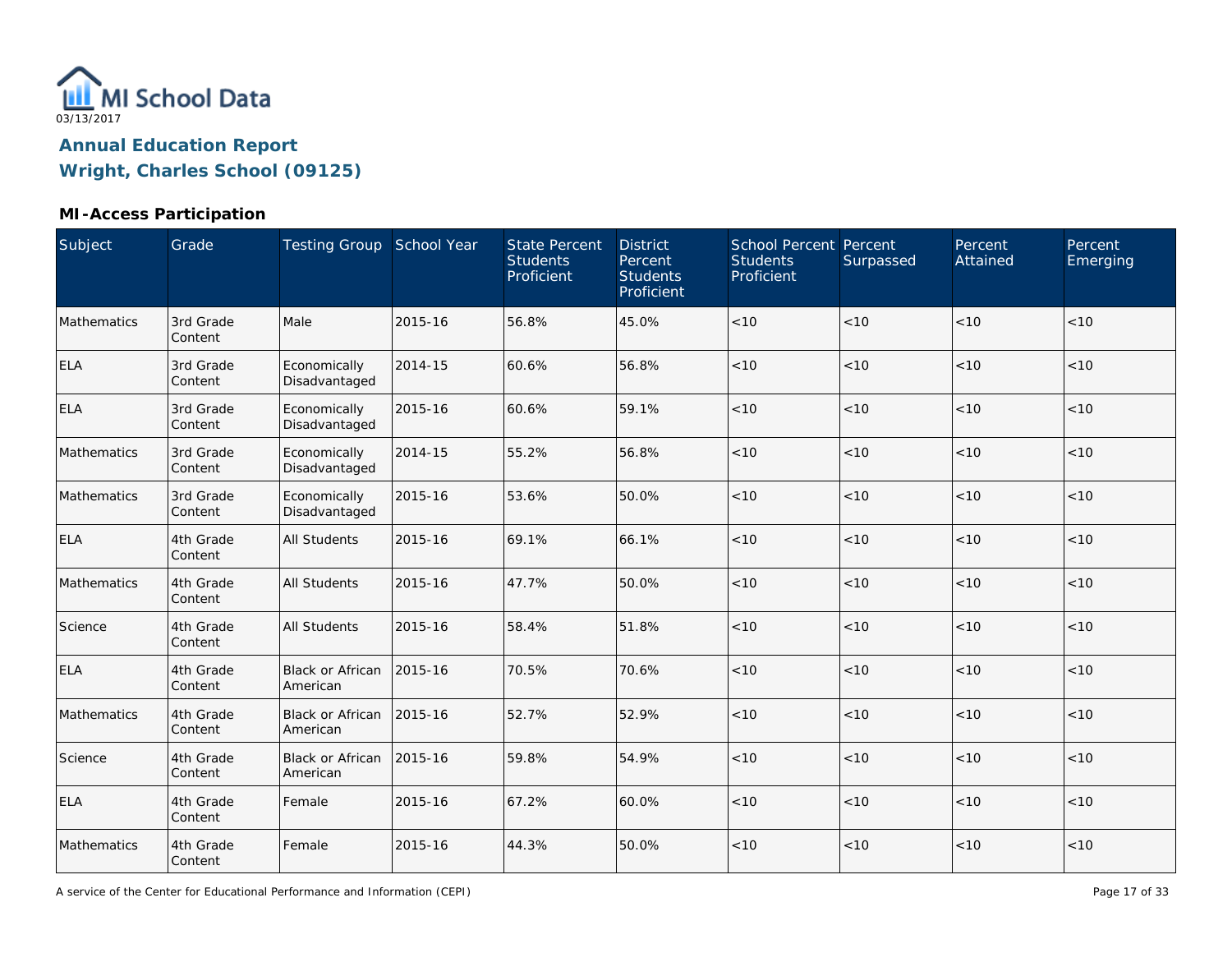

#### **MI-Access Participation**

| Subject     | Grade                | <b>Testing Group</b>          | School Year | <b>State Percent</b><br><b>Students</b><br>Proficient | <b>District</b><br>Percent<br><b>Students</b><br>Proficient | <b>School Percent Percent</b><br><b>Students</b><br>Proficient | Surpassed | Percent<br>Attained | Percent<br>Emerging |
|-------------|----------------------|-------------------------------|-------------|-------------------------------------------------------|-------------------------------------------------------------|----------------------------------------------------------------|-----------|---------------------|---------------------|
| Science     | 4th Grade<br>Content | Female                        | 2015-16     | 56.2%                                                 | 50.0%                                                       | < 10                                                           | < 10      | < 10                | < 10                |
| <b>ELA</b>  | 4th Grade<br>Content | Male                          | 2015-16     | 70.0%                                                 | 69.4%                                                       | < 10                                                           | < 10      | < 10                | < 10                |
| Mathematics | 4th Grade<br>Content | Male                          | 2015-16     | 49.4%                                                 | 50.0%                                                       | < 10                                                           | < 10      | < 10                | < 10                |
| Science     | 4th Grade<br>Content | Male                          | 2015-16     | 59.5%                                                 | 52.8%                                                       | < 10                                                           | < 10      | < 10                | < 10                |
| <b>ELA</b>  | 4th Grade<br>Content | Economically<br>Disadvantaged | 2015-16     | 63.1%                                                 | 65.9%                                                       | < 10                                                           | < 10      | < 10                | < 10                |
| Mathematics | 4th Grade<br>Content | Economically<br>Disadvantaged | 2015-16     | 45.6%                                                 | 51.2%                                                       | < 10                                                           | < 10      | < 10                | < 10                |
| Science     | 4th Grade<br>Content | Economically<br>Disadvantaged | 2015-16     | 55.9%                                                 | 58.5%                                                       | < 10                                                           | < 10      | < 10                | < 10                |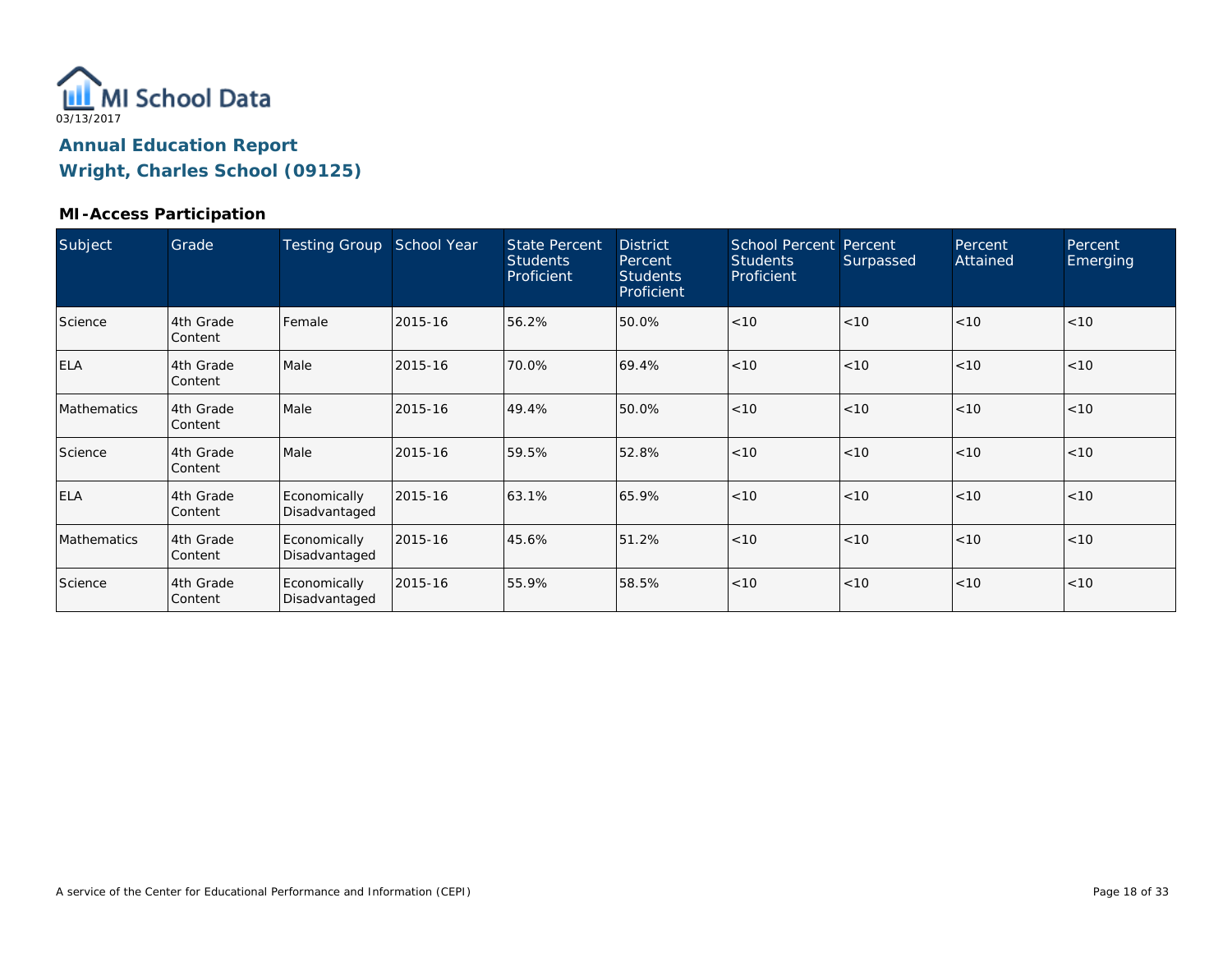

### **Accountability Details Subject Data**

| Testing<br>Group                                   | Subject               | <b>State Tested</b><br>Total | State Percent<br>Proficient | <b>District</b><br><b>Tested Total</b> | <b>District</b><br>Percent<br>Proficient* | <b>School Tested School</b><br>Total | Percent<br>Proficient** |
|----------------------------------------------------|-----------------------|------------------------------|-----------------------------|----------------------------------------|-------------------------------------------|--------------------------------------|-------------------------|
| <b>All Students</b>                                | <b>ELA</b>            | 98.7%                        | 69.6%                       | 96.0%                                  | 34.9%                                     | 98.8%                                | 36.0%                   |
| <b>All Students</b>                                | Mathematics           | 98.6%                        | 62.1%                       | 95.4%                                  | 28.2%                                     | 98.2%                                | 50.3%                   |
| <b>All Students</b>                                | Science               | 98.1%                        | 50.0%                       | 94.5%                                  | 16.7%                                     | 96.5%                                | 52.0%                   |
| All Students                                       | Social Studies        | 98.1%                        | 59.3%                       | 94.0%                                  | 26.2%                                     | N/A                                  | N/A                     |
| Bottom 30%                                         | <b>ELA</b>            | N/A                          | 25.1%                       | N/A                                    | 0.8%                                      | N/A                                  | 0.0%                    |
| Bottom 30%                                         | Mathematics           | N/A                          | 19.0%                       | N/A                                    | 1.2%                                      | N/A                                  | 4.4%                    |
| Bottom 30%                                         | Science               | N/A                          | 9.8%                        | N/A                                    | 0.0%                                      | N/A                                  | < 30                    |
| Bottom 30%                                         | Social Studies        | N/A                          | 13.3%                       | N/A                                    | 0.0%                                      | N/A                                  | N/A                     |
| American<br>Indian or<br>Alaska Native             | <b>ELA</b>            | 98.4%                        | 63.4%                       | 91.7%                                  | 43.9%                                     | <30                                  | <30                     |
| American<br>Indian or<br>Alaska Native             | Mathematics           | 98.4%                        | 55.9%                       | 95.8%                                  | 32.6%                                     | < 30                                 | <30                     |
| American<br>Indian or<br>Alaska Native             | Science               | 98.0%                        | 46.3%                       | <30                                    | <30                                       | <30                                  | < 30                    |
| American<br>Indian or<br>Alaska Native             | Social Studies        | 97.3%                        | 54.5%                       | <30                                    | <30                                       | N/A                                  | N/A                     |
| Asian                                              | <b>ELA</b>            | 99.3%                        | 84.3%                       | 96.8%                                  | 62.6%                                     | N/A                                  | N/A                     |
| Asian                                              | Mathematics           | 99.4%                        | 83.7%                       | 98.3%                                  | 59.5%                                     | N/A                                  | N/A                     |
| Asian                                              | Science               | 99.3%                        | 65.5%                       | 98.9%                                  | 48.0%                                     | N/A                                  | N/A                     |
| Asian                                              | <b>Social Studies</b> | 99.3%                        | 76.0%                       | 98.4%                                  | 66.7%                                     | N/A                                  | N/A                     |
| Black or African ELA<br>American                   |                       | 97.7%                        | 46.9%                       | 95.7%                                  | 33.4%                                     | 98.8%                                | 36.4%                   |
| Black or African Mathematics<br>American           |                       | 97.4%                        | 37.3%                       | 95.0%                                  | 26.2%                                     | 98.2%                                | 51.0%                   |
| Black or African Science<br>American               |                       | 96.5%                        | 23.9%                       | 94.1%                                  | 15.3%                                     | 96.4%                                | 52.1%                   |
| <b>Black or African Social Studies</b><br>American |                       | 96.6%                        | 33.6%                       | 93.6%                                  | 24.1%                                     | N/A                                  | N/A                     |
| Hispanic of Any<br>Race                            | <b>ELA</b>            | 98.8%                        | 60.8%                       | 97.8%                                  | 39.1%                                     | N/A                                  | N/A                     |
| Hispanic of Any<br>Race                            | Mathematics           | 98.8%                        | 51.1%                       | 97.2%                                  | 34.0%                                     | N/A                                  | N/A                     |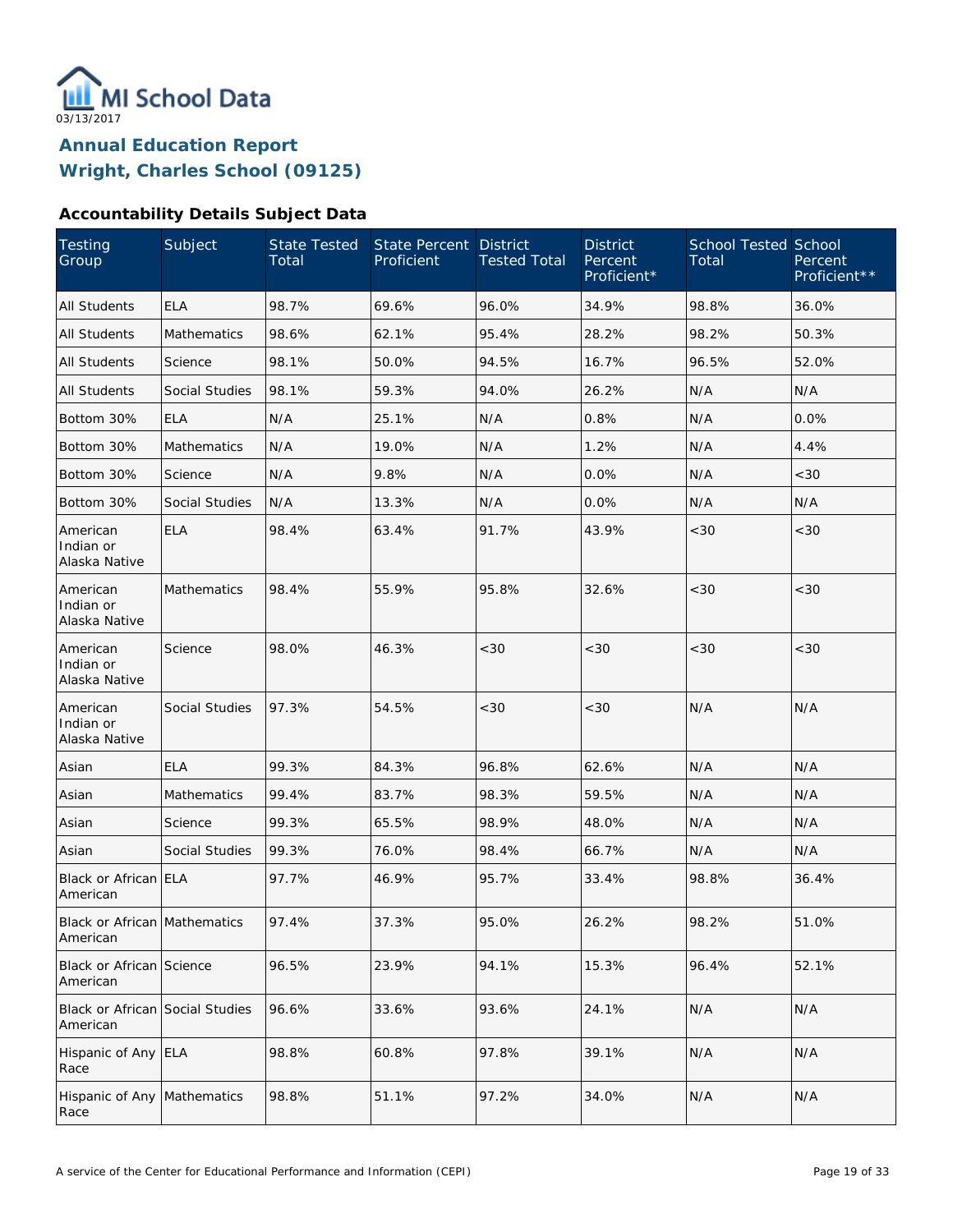

### **Accountability Details Subject Data**

| <b>Testing</b><br>Group                            | Subject        | <b>State Tested</b><br>Total | <b>State Percent</b><br>Proficient | <b>District</b><br><b>Tested Total</b> | <b>District</b><br>Percent<br>Proficient* | <b>School Tested School</b><br>Total | Percent<br>Proficient** |
|----------------------------------------------------|----------------|------------------------------|------------------------------------|----------------------------------------|-------------------------------------------|--------------------------------------|-------------------------|
| Hispanic of Any Science<br>Race                    |                | 98.1%                        | 36.7%                              | 96.0%                                  | 19.3%                                     | N/A                                  | N/A                     |
| Hispanic of Any Social Studies<br>Race             |                | 98.0%                        | 47.7%                              | 96.0%                                  | 31.3%                                     | N/A                                  | N/A                     |
| Native<br>Hawaiian or<br>Other Pacific<br>Islander | <b>ELA</b>     | 99.5%                        | 72.4%                              | <30                                    | <30                                       | N/A                                  | N/A                     |
| Native<br>Hawaiian or<br>Other Pacific<br>Islander | Mathematics    | 99.7%                        | 65.9%                              | <30                                    | <30                                       | N/A                                  | N/A                     |
| Native<br>Hawaiian or<br>Other Pacific<br>Islander | Science        | 99.7%                        | 59.6%                              | <30                                    | < 30                                      | N/A                                  | N/A                     |
| Native<br>Hawaiian or<br>Other Pacific<br>Islander | Social Studies | 99.6%                        | 65.7%                              | <30                                    | < 30                                      | N/A                                  | N/A                     |
| Two or More<br>Races                               | <b>ELA</b>     | 98.9%                        | 67.8%                              | 100.0%                                 | 29.1%                                     | <30                                  | <30                     |
| Two or More<br>Races                               | Mathematics    | 98.7%                        | 59.2%                              | 95.1%                                  | 15.1%                                     | <30                                  | <30                     |
| Two or More<br>Races                               | Science        | 98.5%                        | 45.2%                              | <30                                    | <30                                       | < 30                                 | <30                     |
| Two or More<br>Races                               | Social Studies | 98.5%                        | 57.3%                              | <30                                    | < 30                                      | N/A                                  | N/A                     |
| White                                              | <b>ELA</b>     | 99.0%                        | 75.6%                              | 92.9%                                  | 37.0%                                     | N/A                                  | N/A                     |
| White                                              | Mathematics    | 98.9%                        | 68.4%                              | 95.5%                                  | 32.3%                                     | N/A                                  | N/A                     |
| White                                              | Science        | 98.6%                        | 57.1%                              | 93.3%                                  | 21.5%                                     | $\mathsf{N}/\mathsf{A}$              | N/A                     |
| White                                              | Social Studies | 98.5%                        | 65.8%                              | 92.5%                                  | 30.2%                                     | N/A                                  | N/A                     |
| Economically<br>Disadvantaged                      | <b>ELA</b>     | 98.3%                        | 56.8%                              | 96.0%                                  | 32.6%                                     | 98.6%                                | 37.3%                   |
| Economically<br>Disadvantaged                      | Mathematics    | 98.2%                        | 48.5%                              | 95.3%                                  | 26.6%                                     | 98.0%                                | 49.3%                   |
| Economically<br>Disadvantaged                      | Science        | 97.5%                        | 35.0%                              | 94.4%                                  | 15.8%                                     | 96.1%                                | 54.6%                   |
| Economically<br>Disadvantaged                      | Social Studies | 97.5%                        | 43.9%                              | 94.1%                                  | 24.0%                                     | N/A                                  | N/A                     |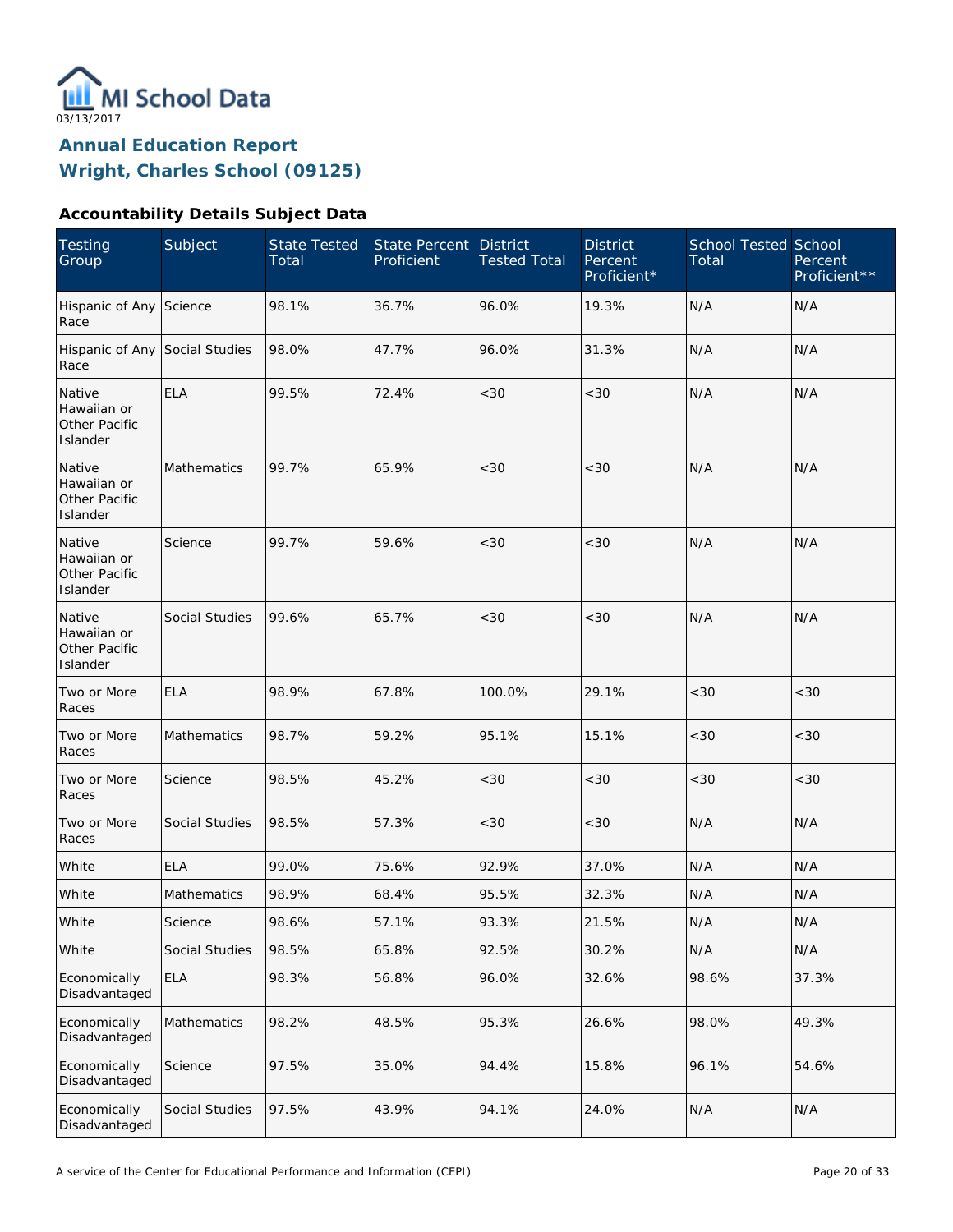

### **Accountability Details Subject Data**

| Testing<br>Group                            | Subject            | <b>State Tested</b><br>Total | <b>State Percent</b><br>Proficient | <b>District</b><br><b>Tested Total</b> | <b>District</b><br>Percent<br>Proficient* | <b>School Tested School</b><br>Total | Percent<br>Proficient <sup>**</sup> |
|---------------------------------------------|--------------------|------------------------------|------------------------------------|----------------------------------------|-------------------------------------------|--------------------------------------|-------------------------------------|
| English<br>Language<br>Learners             | <b>ELA</b>         | 98.8%                        | 49.5%                              | 97.8%                                  | 34.3%                                     | N/A                                  | N/A                                 |
| English<br>Language<br>Learners             | <b>Mathematics</b> | 99.0%                        | 48.4%                              | 97.0%                                  | 32.2%                                     | N/A                                  | N/A                                 |
| English<br>Language<br>Learners             | Science            | 98.5%                        | 22.0%                              | 95.8%                                  | 15.5%                                     | N/A                                  | N/A                                 |
| English<br>Language<br>Learners             | Social Studies     | 98.2%                        | 30.9%                              | 95.9%                                  | 25.0%                                     | N/A                                  | N/A                                 |
| <b>Students With</b><br><b>Disabilities</b> | <b>ELA</b>         | 97.2%                        | 40.1%                              | 92.4%                                  | 18.7%                                     | 100.0%                               | <30                                 |
| <b>Students With</b><br><b>Disabilities</b> | Mathematics        | 97.1%                        | 36.5%                              | 90.7%                                  | 18.8%                                     | 100.0%                               | <30                                 |
| <b>Students With</b><br><b>Disabilities</b> | Science            | 97.0%                        | 26.5%                              | 92.6%                                  | 11.0%                                     | < 30                                 | <30                                 |
| Students With<br><b>Disabilities</b>        | Social Studies     | 96.6%                        | 30.8%                              | 90.7%                                  | 12.2%                                     | N/A                                  | N/A                                 |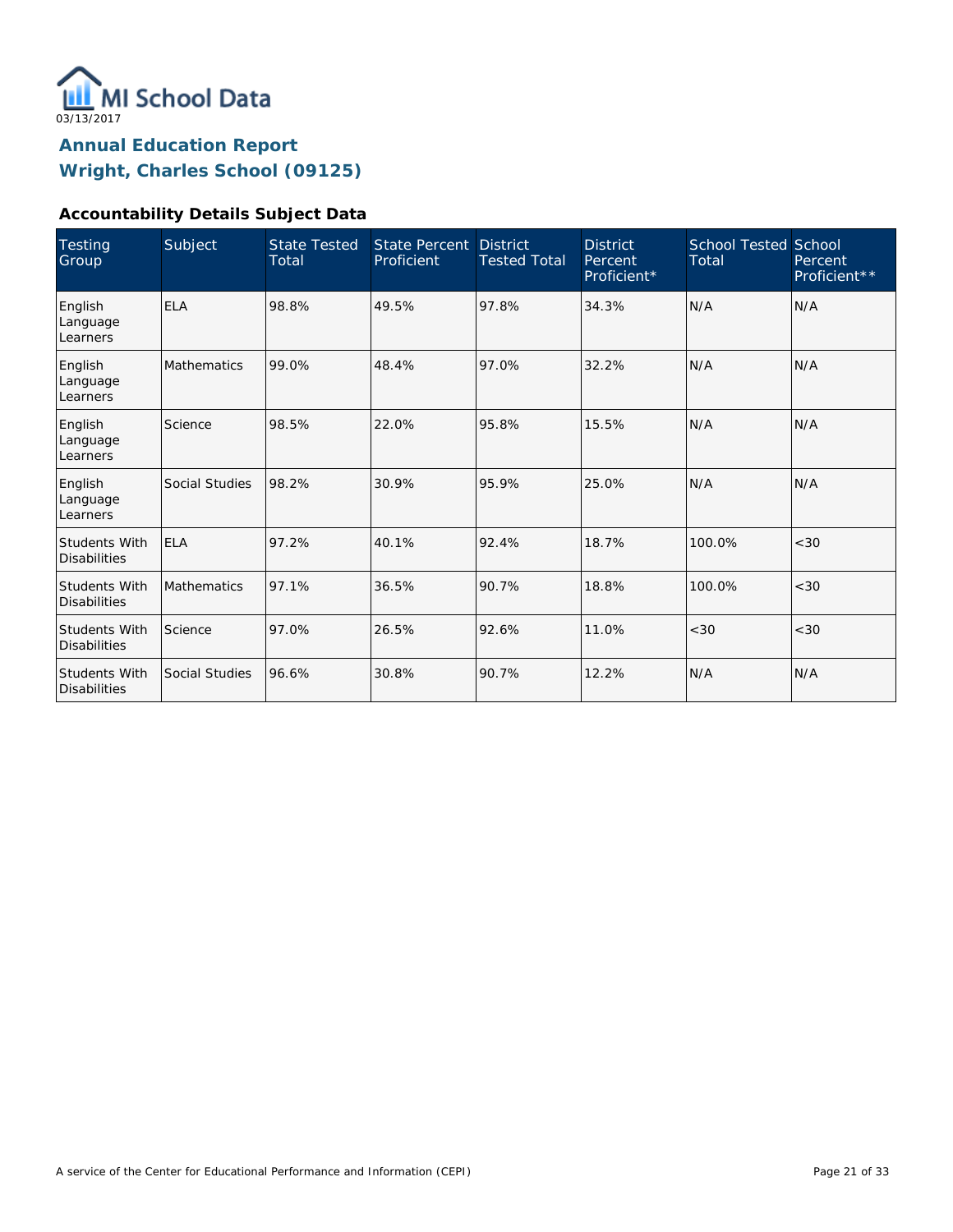

### **Accountability Details Graduation Data**

| Student Group                                        | Statewide | <b>District</b> | School |
|------------------------------------------------------|-----------|-----------------|--------|
| All Students                                         | 79.65%    | N/A             | N/A    |
| American Indian or Alaska<br>Native                  | 66.57%    | N/A             | N/A    |
| Asian                                                | 90.20%    | N/A             | N/A    |
| <b>Black or African American</b>                     | 67.36%    | N/A             | N/A    |
| Hispanic of Any Race                                 | 72.60%    | N/A             | N/A    |
| Native Hawaiian or Other Pacific 177.68%<br>Islander |           | N/A             | N/A    |
| Two or More Races                                    | 73.67%    | N/A             | N/A    |
| White                                                | 83.38%    | N/A             | N/A    |
| Female                                               | 83.46%    | N/A             | N/A    |
| Male                                                 | 76.04%    | N/A             | N/A    |
| Economically Disadvantaged                           | 67.10%    | N/A             | N/A    |
| English Language Learners                            | 72.11%    | N/A             | N/A    |
| <b>Students With Disabilities</b>                    | 55.35%    | N/A             | N/A    |
| Bottom 30%                                           | N/A       | N/A             | N/A    |

*\* All data based on students enrolled for a full academic year.*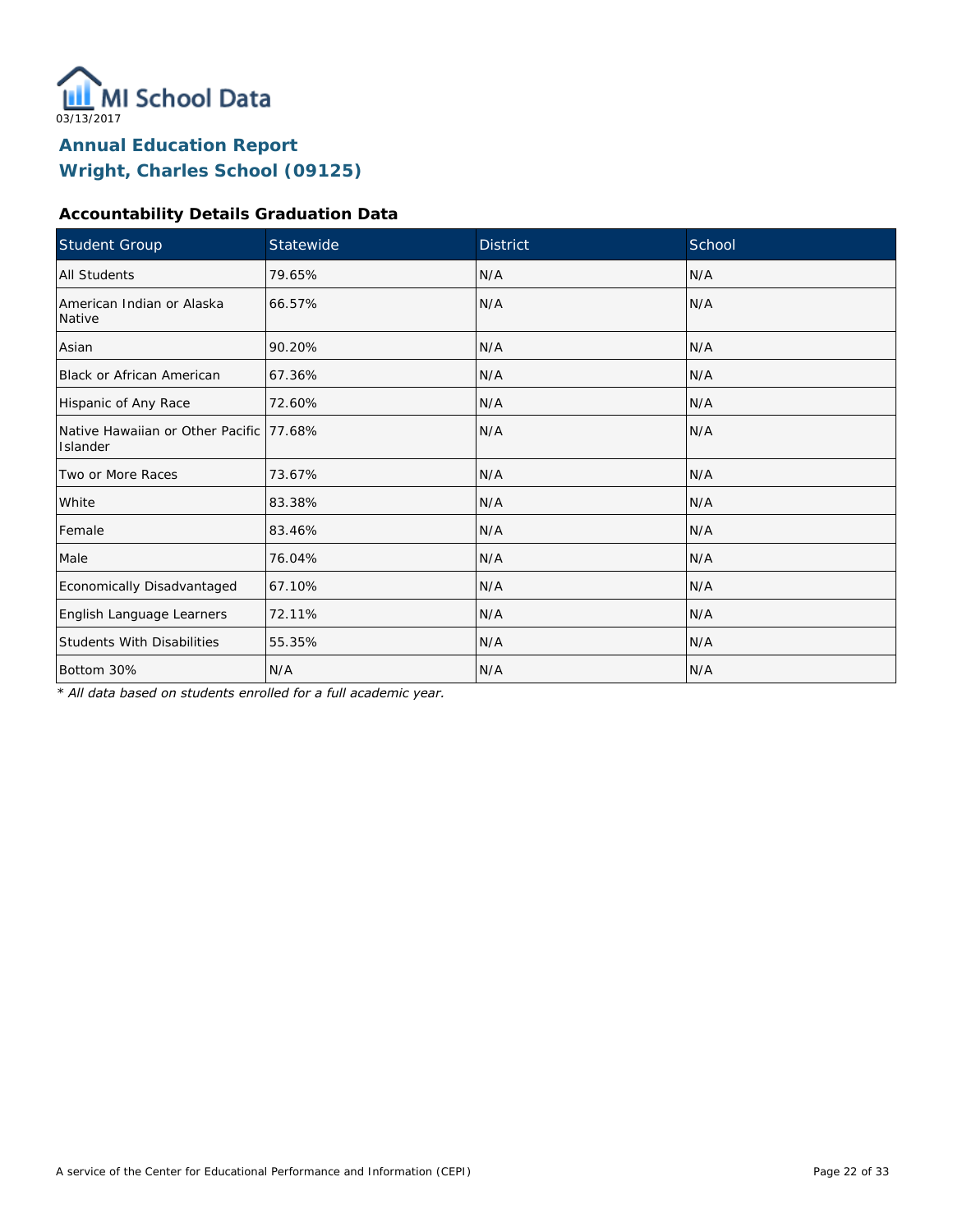

### **Accountability Details Attendance Data**

| <b>Student Group</b> | Statewide | <b>District</b> | School <sup>1</sup> |
|----------------------|-----------|-----------------|---------------------|
| All Students         | 94.32%    | 87.02%          | 86.09%              |

*\* All data based on students enrolled for a full academic year.*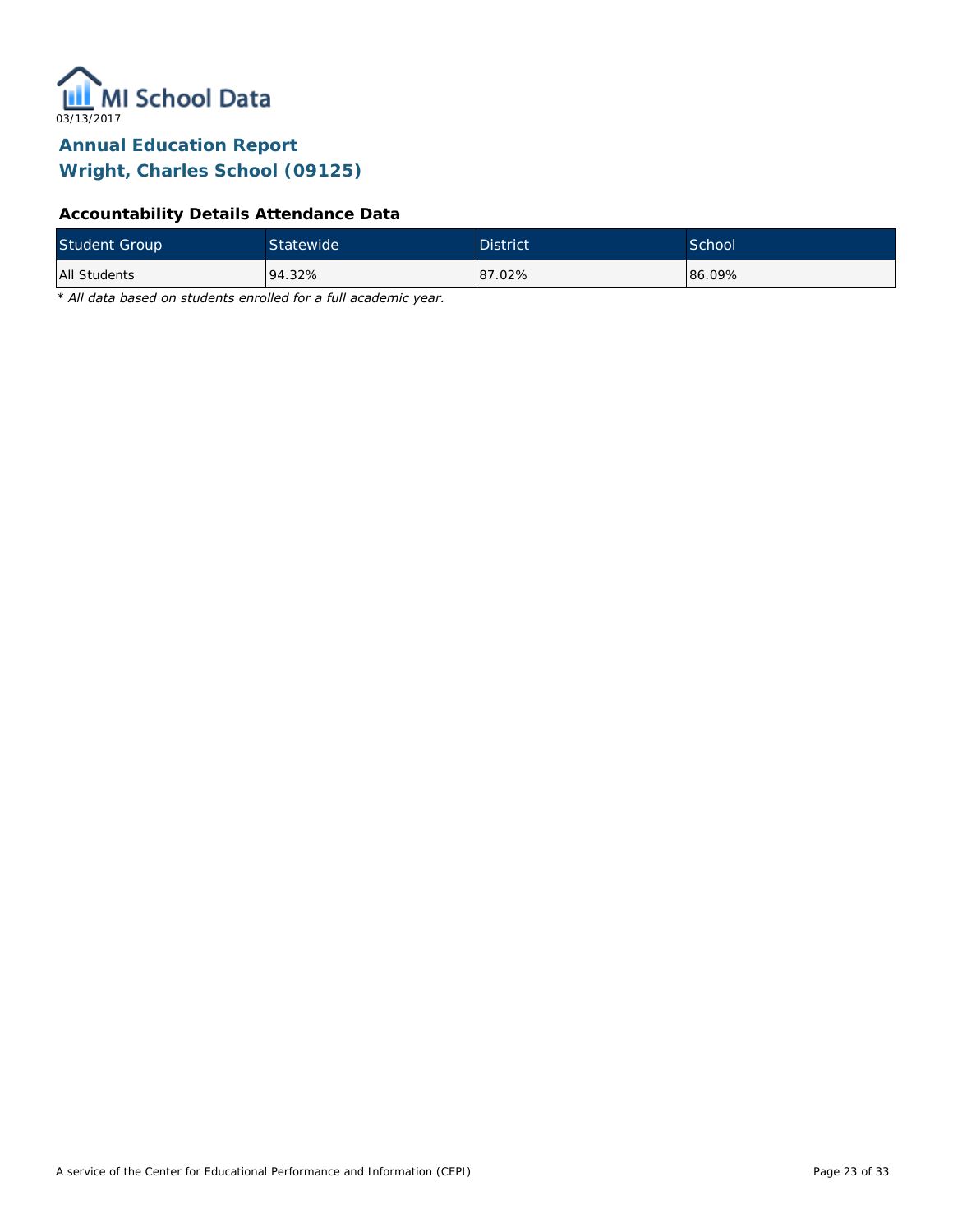

#### **Accountability Status District Data**

| <b>District</b><br><b>Name</b> | <b>ELA Status</b> | <b>ELA Score</b> | Math Status Math Score |  | Science<br><b>Status</b> | Science<br>Score | Social<br><b>Studies</b><br><b>Status</b> | <b>Social</b><br><b>Studies</b><br>Score | Overall<br><b>Status</b> | Overall Score |
|--------------------------------|-------------------|------------------|------------------------|--|--------------------------|------------------|-------------------------------------------|------------------------------------------|--------------------------|---------------|
|--------------------------------|-------------------|------------------|------------------------|--|--------------------------|------------------|-------------------------------------------|------------------------------------------|--------------------------|---------------|

No Data to Display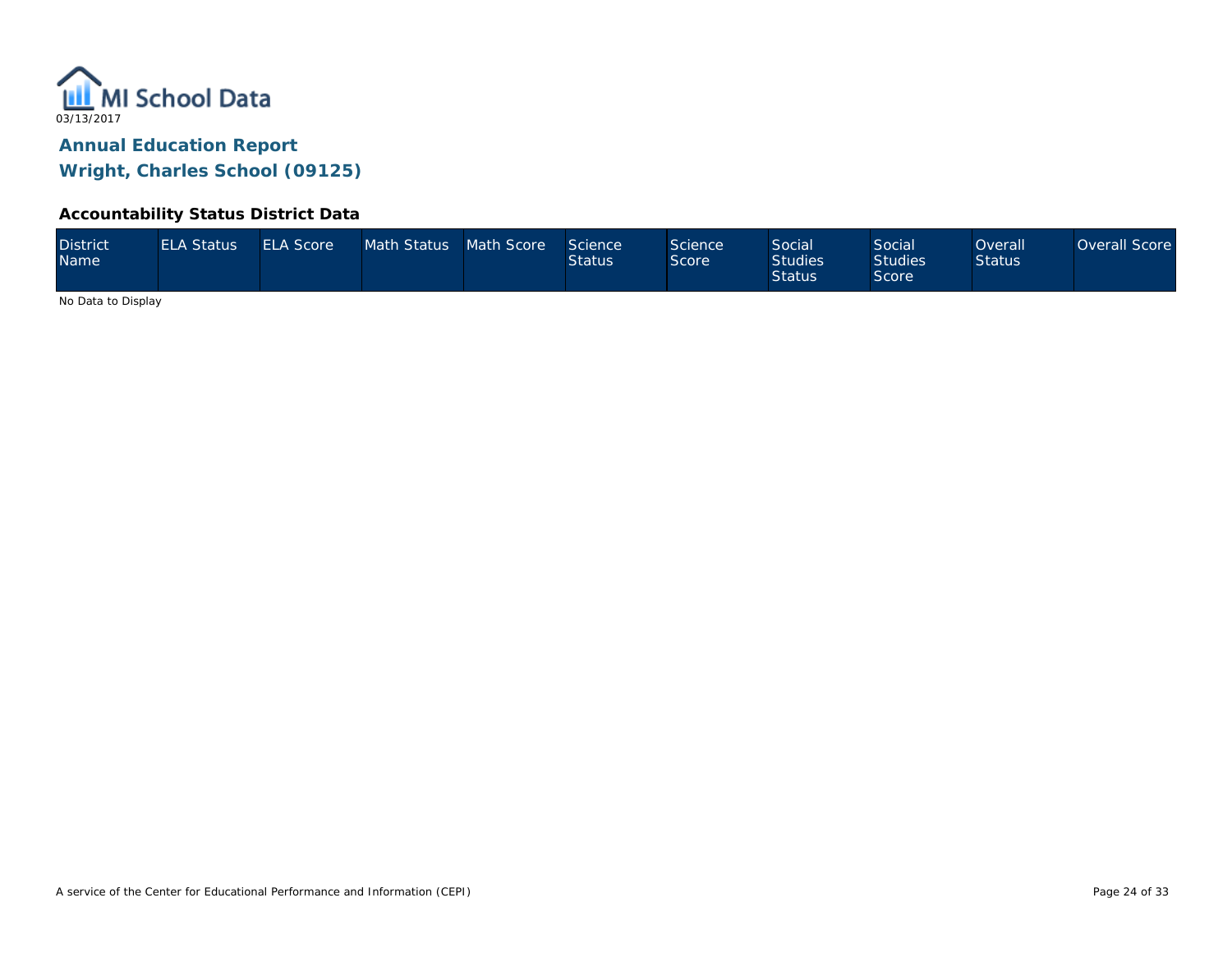

#### **Accountability Status School Data**

| School Name ELA Status    |         | <b>ELA Score</b> | Math Status | Math Score | Science<br><b>Status</b> | <b>Science</b><br>Score | Social<br><b>Studies</b><br><b>Status</b> | Social<br><b>Studies</b><br>Score | Overall<br><b>Status</b> | Overall Score |
|---------------------------|---------|------------------|-------------|------------|--------------------------|-------------------------|-------------------------------------------|-----------------------------------|--------------------------|---------------|
| Wright,<br>Charles School | l Green |                  | l Green     |            | <b>Green</b>             |                         |                                           |                                   | <b>Yellow</b>            | ∩∩ا<br>∣∠∪    |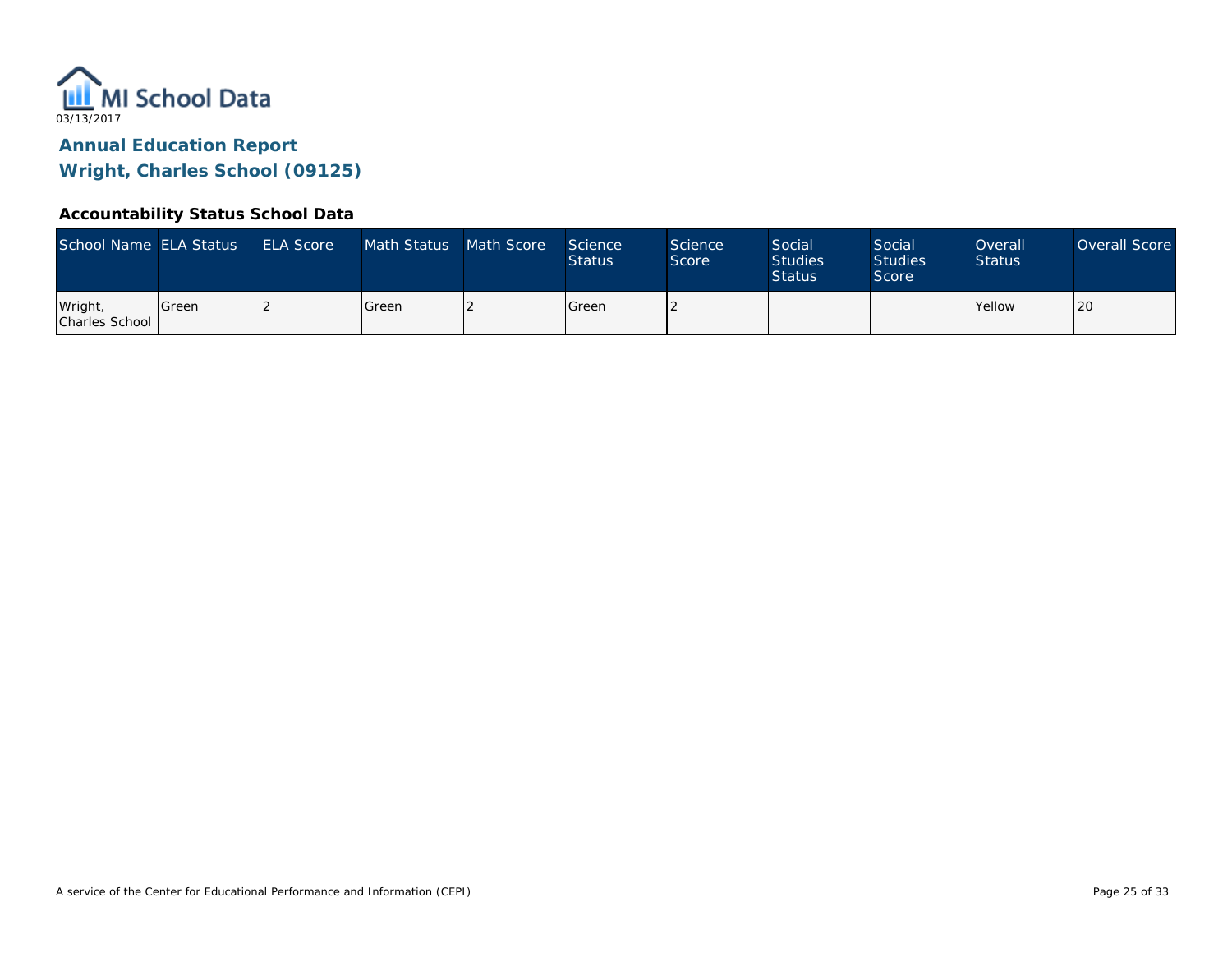

### **Teacher Quality - Qualification**

|                                                                                                              | Other | B.A. | M.A. | P.H.D. |
|--------------------------------------------------------------------------------------------------------------|-------|------|------|--------|
| Professional<br>Qualifications of All Public<br>Elementary and<br>Secondary School<br>Teachers in the School |       | τ.   | 22   |        |

*Professional Qualifications are defined by the State and may include information such as the degrees of public school teachers (e.g., percentage of teachers with Bachelors Degrees or Masters Degrees) or the percentage of fully certified teachers*

#### **Teacher Quality - Class**

|                                                                                                                                        | School Aggregate | <b>High-Poverty Schools</b> | Low-Poverty Schools |
|----------------------------------------------------------------------------------------------------------------------------------------|------------------|-----------------------------|---------------------|
| Percentage of Core Academic<br>Subject Elementary and<br>Secondary School Classes not<br>Taught by Highly Qualified<br><b>Teachers</b> | $0.0\%$          | $0.0\%$                     | N/A                 |

#### **Teacher Quality - Provisional**

|                                                                                                                    | Certification Percent |
|--------------------------------------------------------------------------------------------------------------------|-----------------------|
| Percentage of Public Elementary and Secondary School Teachers   0.0%<br>in the School with Emergency Certification |                       |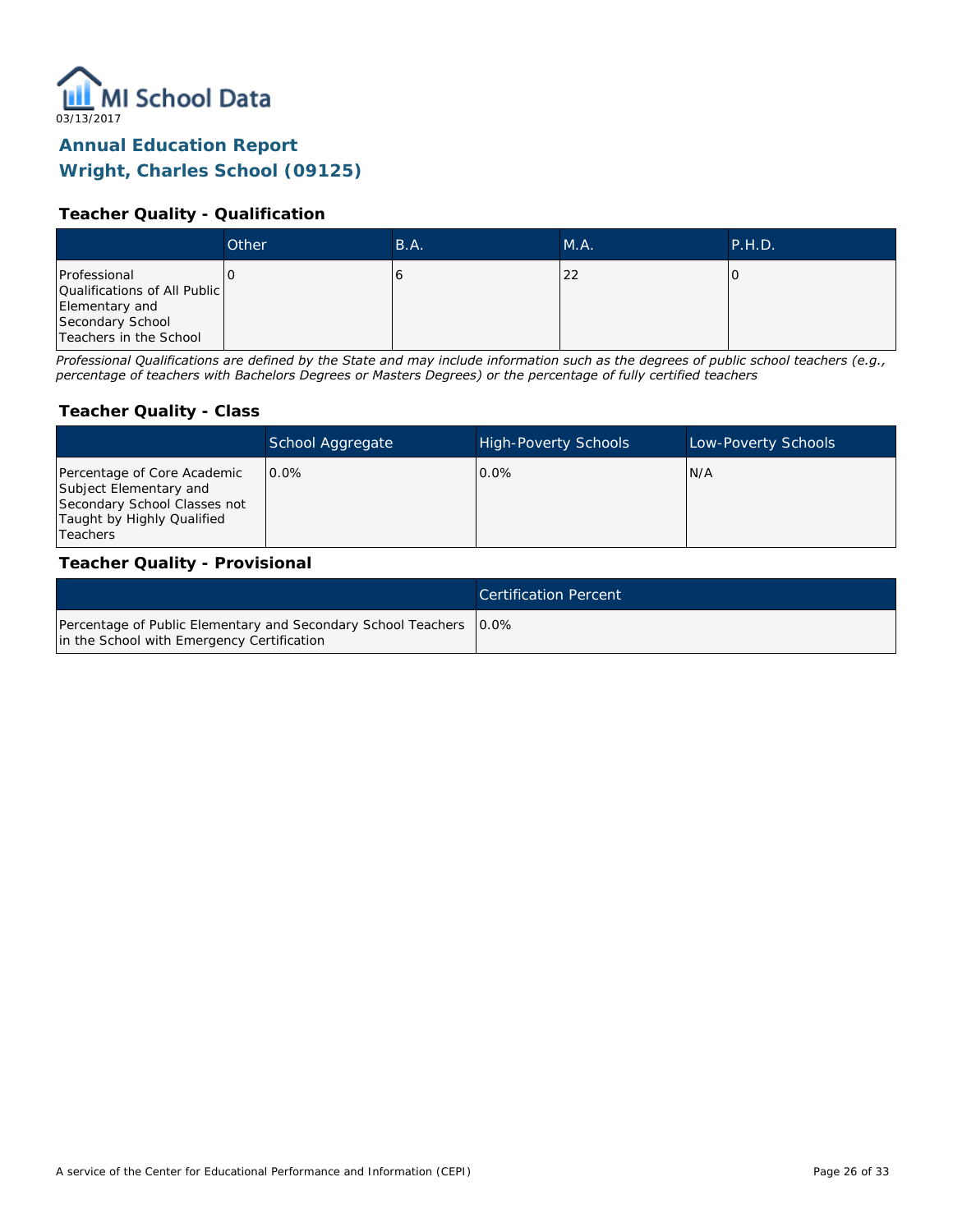

#### **NAEP Grade 4 Math**

|                                                                                                                                                                                                    | Percent of<br><b>Students</b> | Percent below<br><b>Basic</b>                                  | Percent Basic                                         | Percent Proficient                                             | Percent Advanced                                      |
|----------------------------------------------------------------------------------------------------------------------------------------------------------------------------------------------------|-------------------------------|----------------------------------------------------------------|-------------------------------------------------------|----------------------------------------------------------------|-------------------------------------------------------|
| <b>All Students</b>                                                                                                                                                                                | 100                           | 23                                                             | 77                                                    | 34                                                             | 5                                                     |
| Male<br>Female                                                                                                                                                                                     | 51<br>49                      | 22<br>23                                                       | 78<br>77                                              | 36<br>32                                                       | 6<br>$\overline{4}$                                   |
| National Lunch<br>Program Eligibility<br>Eligible<br>Not Eligible<br>Info not available                                                                                                            | 47<br>53<br>#                 | 36<br>10<br>$\ddagger$                                         | 64<br>90<br>$\ddagger$                                | 17<br>49<br>$\ddagger$                                         | 9<br>$\ddagger$                                       |
| Race/Ethnicity<br>White<br><b>Black or African</b><br>American<br>Hispanic<br>Asian<br>American Indian or<br>Alaska Native<br>Native Hawaiian or<br>Other Pacific<br>Islander<br>Two or More Races | 72<br>15<br>6<br>4<br>#<br>3  | 15<br>53<br>38<br>11<br>$\ddagger$<br>$\ddagger$<br>$\ddagger$ | 85<br>47<br>62<br>89<br>ŧ<br>$\ddagger$<br>$\ddagger$ | 39<br>10<br>21<br>58<br>$\ddagger$<br>$\ddagger$<br>$\ddagger$ | 5<br>8#35<br>3<br>19<br>$\ddagger$<br>$\ddagger$<br>‡ |
| Student classified as<br>having a disability<br><b>SD</b><br>Not SD                                                                                                                                | 12<br>88                      | 47<br>19                                                       | 53<br>81                                              | 14<br>37                                                       | 5                                                     |
| Student is an English<br>Language Learner<br>ELL<br>Not ELL                                                                                                                                        | 5<br>95                       | 42<br>22                                                       | 58<br>78                                              | 16<br>35                                                       | 5                                                     |

*‡ Reporting Standards not met. Note: Observed differences are not necessarily statistically significant. Detail may not sum to total because of rounding. SOURCE: U.S. Department of Education. Institute for Education Sciences. National Center for Education Statistics. National Assessment of Educational Progress (NAEP) 2015 Mathematics Achievement.*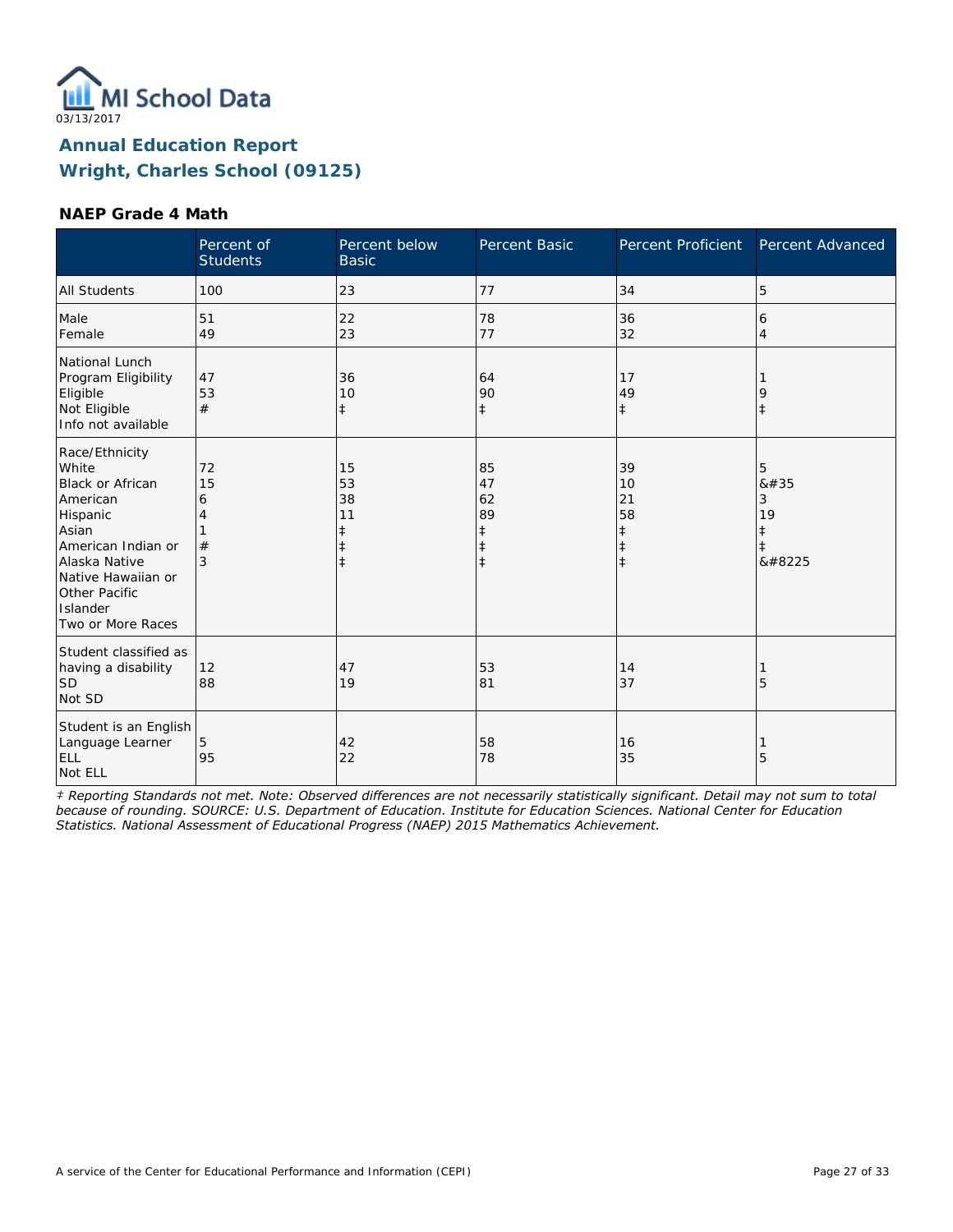

#### **NAEP Grade 8 Math**

|                                                                                                                                                                                                    | Percent of<br><b>Students</b>             | Percent below<br><b>Basic</b>                                  | Percent Basic                                         | Percent Proficient                                            | Percent Advanced                                                       |
|----------------------------------------------------------------------------------------------------------------------------------------------------------------------------------------------------|-------------------------------------------|----------------------------------------------------------------|-------------------------------------------------------|---------------------------------------------------------------|------------------------------------------------------------------------|
| <b>All Students</b>                                                                                                                                                                                | 100                                       | 32                                                             | 39                                                    | 22                                                            | 7                                                                      |
| Male<br>Female                                                                                                                                                                                     | 51<br>49                                  | 31<br>34                                                       | 39<br>39                                              | 23<br>21                                                      | 6                                                                      |
| National Lunch<br>Program Eligibility<br>Eligible<br>Not Eligible<br>Info not available                                                                                                            | 45<br>55<br>#                             | 48<br>19<br>$\ddagger$                                         | 39<br>40<br>$\ddagger$                                | 12<br>30<br>$\ddagger$                                        | 2<br>11<br>$\ddagger$                                                  |
| Race/Ethnicity<br>White<br><b>Black or African</b><br>American<br>Hispanic<br>Asian<br>American Indian or<br>Alaska Native<br>Native Hawaiian or<br>Other Pacific<br>Islander<br>Two or More Races | 69<br>20<br>4<br>3<br>#<br>$\overline{2}$ | 23<br>66<br>38<br>11<br>$\ddagger$<br>$\ddagger$<br>$\ddagger$ | 43<br>29<br>44<br>18<br>ŧ<br>$\ddagger$<br>$\ddagger$ | 26<br>5<br>15<br>39<br>$\ddagger$<br>$\ddagger$<br>$\ddagger$ | $\#$<br>$\overline{4}$<br>32<br>$\ddagger$<br>$\ddagger$<br>$\ddagger$ |
| Student classified as<br>having a disability<br><b>SD</b><br>Not SD                                                                                                                                | 11<br>89                                  | 77<br>27                                                       | 19<br>41                                              | 3<br>24                                                       | $\#$<br>7                                                              |
| Student is an English<br>Language Learner<br>ELL<br>Not ELL                                                                                                                                        | 3<br>97                                   | 54<br>32                                                       | 33<br>39                                              | 11<br>22                                                      | 2<br>$\overline{7}$                                                    |

*‡ Reporting Standards not met. NOTE: Observed differences are not necessarily statistically significant. Detail may not sum to total because of rounding. SOURCE: U.S. Department of Education. Institute for Education Sciences. National Center for Education Statistics. National Assessment of Educational Progress (NAEP) 2015 Mathematics Achievement.*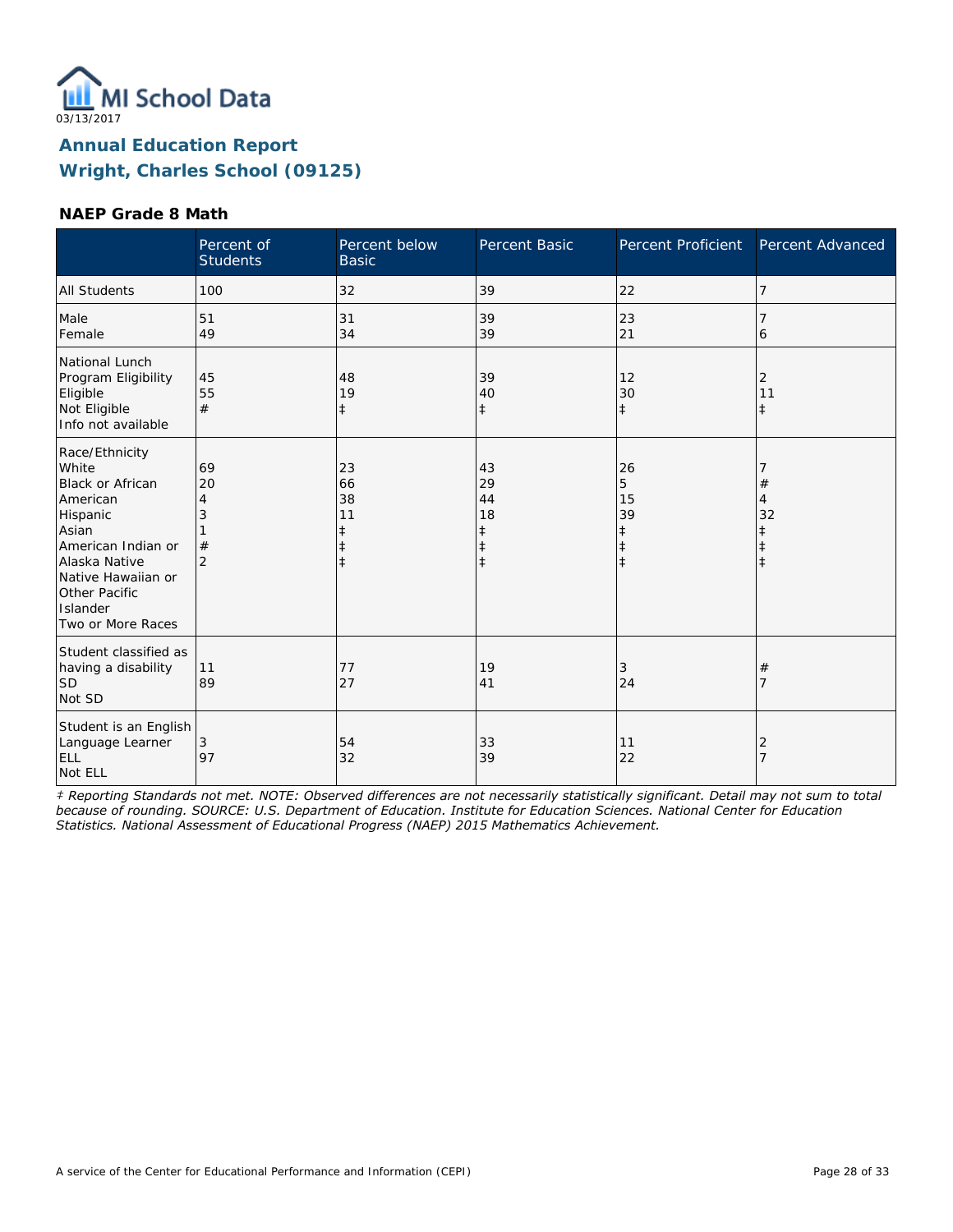

#### **NAEP Grade 12 Math**

|                                                                                                                                                                                                    | Percent of<br><b>Students</b>  | Percent below<br><b>Basic</b>                   | Percent Basic                                            | Percent Proficient                                          | Percent Advanced                                      |
|----------------------------------------------------------------------------------------------------------------------------------------------------------------------------------------------------|--------------------------------|-------------------------------------------------|----------------------------------------------------------|-------------------------------------------------------------|-------------------------------------------------------|
| <b>All Students</b>                                                                                                                                                                                | 100                            | 34                                              | 41                                                       | 23                                                          | $\overline{2}$                                        |
| Male<br>Female                                                                                                                                                                                     | 51<br>49                       | 32<br>35                                        | 41<br>42                                                 | 26<br>22                                                    |                                                       |
| National Lunch<br>Program Eligibility<br>Eligible<br>Not Eligible<br>Info not available                                                                                                            | 35<br>64<br>$\Omega$           | 54<br>22<br>$\overline{O}$                      | 37<br>44<br>$\overline{O}$                               | 9<br>32<br>$\mathbf{O}$                                     | 0<br>$\overline{2}$<br>$\overline{O}$                 |
| Race/Ethnicity<br>White<br><b>Black or African</b><br>American<br>Hispanic<br>Asian<br>American Indian or<br>Alaska Native<br>Native Hawaiian or<br>Other Pacific<br>Islander<br>Two or More Races | 76<br>14<br>5<br>3<br>$\Omega$ | 26<br>68<br>58<br>26<br>0<br>0<br>$\mathcal{O}$ | 42<br>27<br>33<br>32<br>0<br>$\mathbf 0$<br>$\mathbf{O}$ | 30<br>5<br>9<br>35<br>$\overline{O}$<br>0<br>$\overline{O}$ | $\overline{2}$<br>$\Omega$<br>0<br>Ω<br>0<br>$\Omega$ |
| Student classified as<br>having a disability<br><b>SD</b><br>Not SD                                                                                                                                | 9<br>91                        | 78<br>30                                        | 19<br>43                                                 | 3<br>25                                                     | 0<br>2                                                |
| Student is an English<br>Language Learner<br>ELL<br>Not ELL                                                                                                                                        | $\overline{2}$<br>98           | 0<br>33                                         | 0<br>41                                                  | $\mathbf{O}$<br>24                                          | 0<br>$\overline{2}$                                   |

*‡ Reporting Standards not met. NOTE: Observed differences are not necessarily statistically significant. Detail may not sum to total because of rounding. SOURCE: U.S. Department of Education. Institute for Education Sciences. National Center for Education Statistics. National Assessment of Educational Progress (NAEP) 2015 Mathematics Achievement.*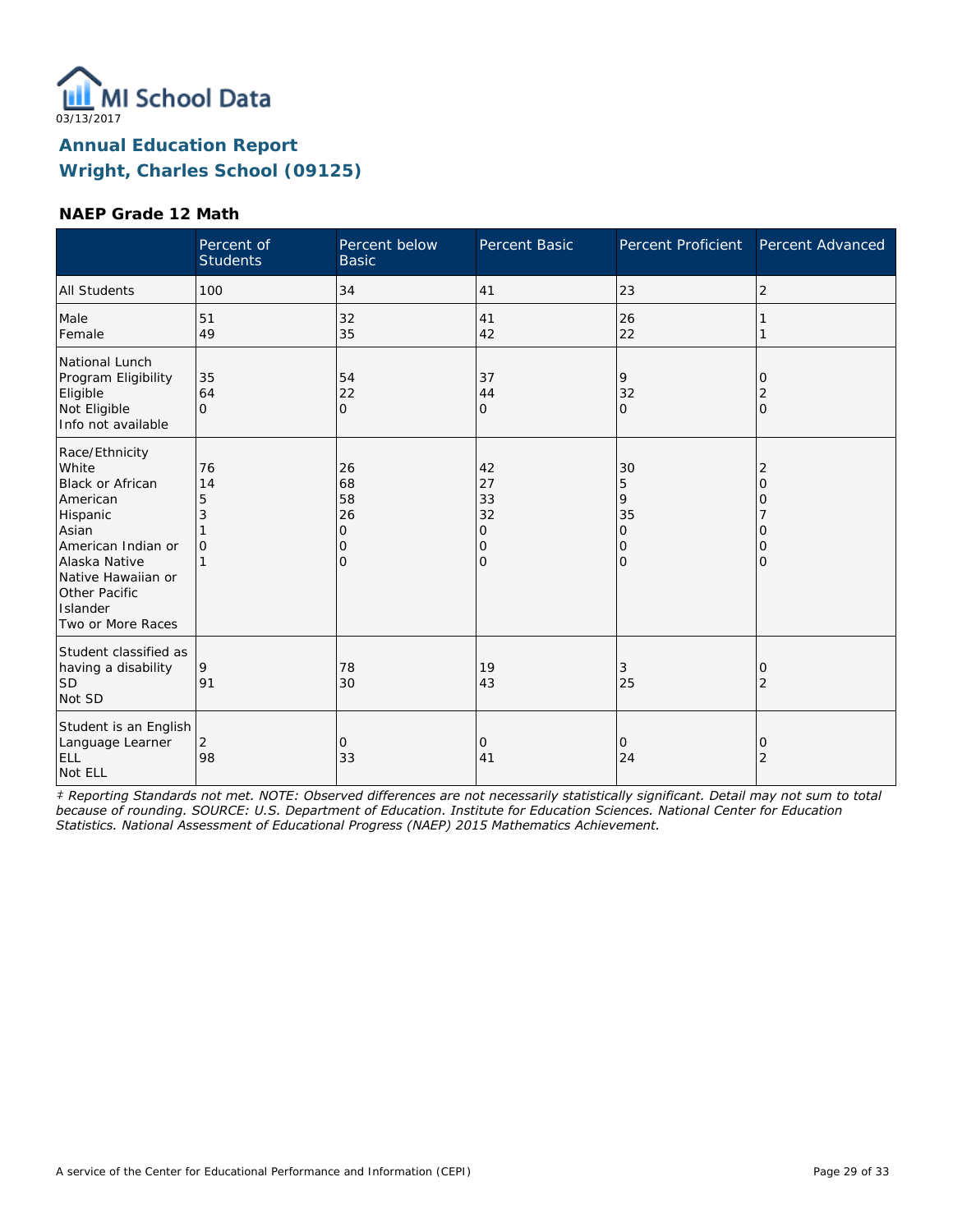

#### **NAEP Grade 4 Reading**

|                                                                                                                                                                                             | Percent of<br><b>Students</b> | Percent below<br><b>Basic</b>                 | Percent Basic                                          | Percent Proficient                           | Percent Advanced                |
|---------------------------------------------------------------------------------------------------------------------------------------------------------------------------------------------|-------------------------------|-----------------------------------------------|--------------------------------------------------------|----------------------------------------------|---------------------------------|
| <b>All Students</b>                                                                                                                                                                         | 100                           | 37                                            | 63                                                     | 29                                           | 5                               |
| Male<br>Female                                                                                                                                                                              | 50<br>50                      | 39<br>34                                      | 61<br>66                                               | 26<br>31                                     | 5<br>6                          |
| National Lunch<br>Program Eligibility<br>Eligible<br>Not Eligible<br>Info not available                                                                                                     | 48<br>52<br>#                 | 50<br>24<br>$\ddagger$                        | 50<br>76<br>$\ddagger$                                 | 16<br>40<br>$\ddagger$                       | 8<br>$\ddagger$                 |
| Race/Ethnicity<br>White<br>Black or African<br>American<br>Hispanic<br>Asian<br>American Indian or<br>Alaska Native<br>Native Hawaiian or<br>Other Pacific<br>Islander<br>Two or More Races | 72<br>14<br>6<br>#<br>3       | 32<br>66<br>49<br>16<br>ŧ<br>$\ddagger$<br>30 | 68<br>34<br>51<br>84<br>$\ddagger$<br>$\ddagger$<br>70 | 32<br>9<br>17<br>49<br>‡<br>$\ddagger$<br>37 | 6<br>15<br>ŧ<br>$\ddagger$<br>8 |
| Student classified as<br>having a disability<br><b>SD</b><br>Not SD                                                                                                                         | 12<br>88                      | 76<br>32                                      | 24<br>68                                               | 7<br>31                                      | #<br>6                          |
| Student is an English<br>Language Learner<br>ELL<br>Not ELL                                                                                                                                 | 4<br>96                       | 52<br>36                                      | 48<br>64                                               | 16<br>29                                     | 2<br>5                          |

*# Rounds to zero*

*‡ Reporting Standards not met. NOTE: Observed differences are not necessarily statistically significant. Detail may not sum to total because of rounding. SOURCE: U.S. Department of Education, Institute of Education Sciences, National Center for Education Statistics, National Assessment of Educational Progress (NAEP), 2015 Reading Assessment.*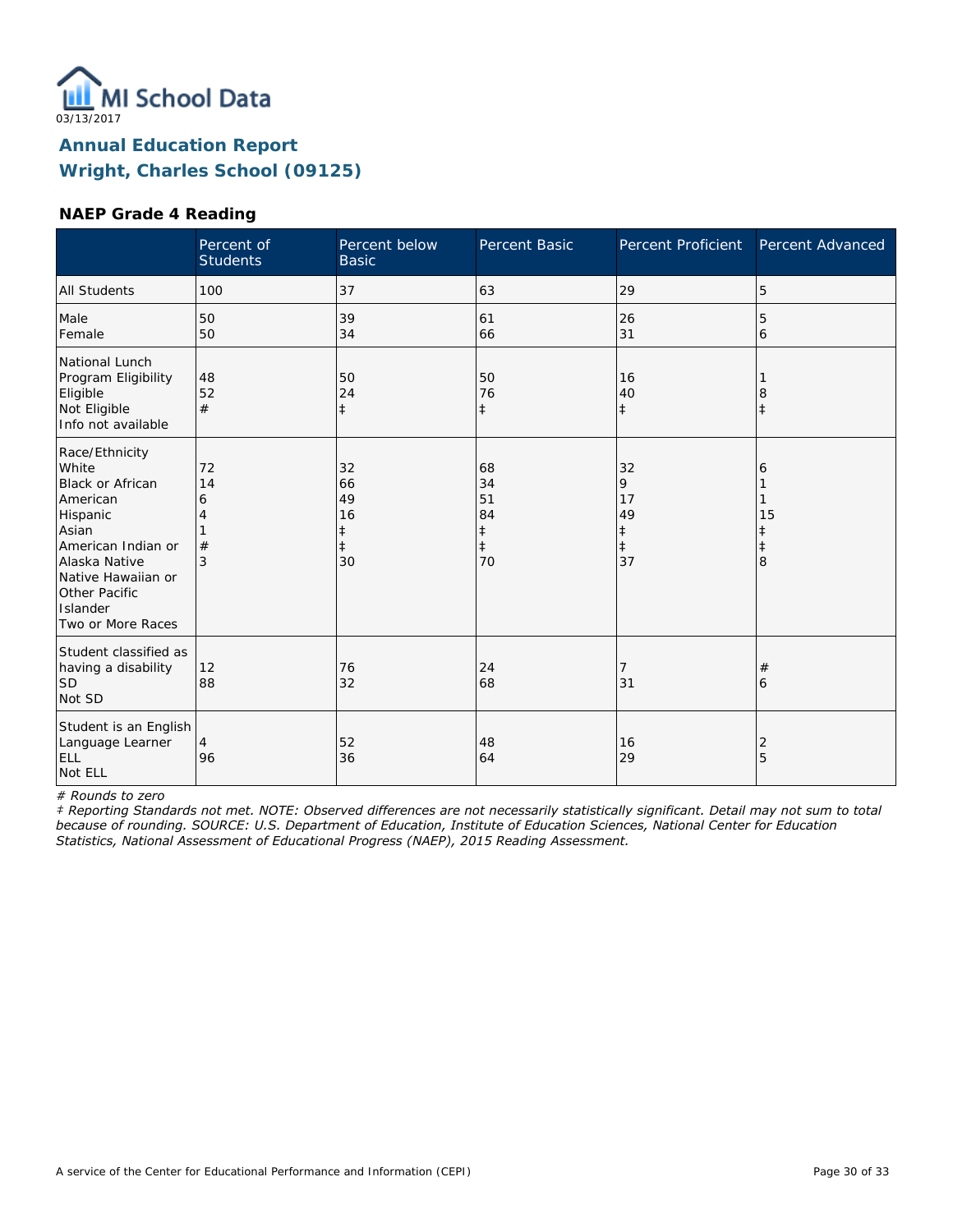

#### **NAEP Grade 8 Reading**

|                                                                                                                                                                                   | Percent of<br><b>Students</b>        | Percent below<br><b>Basic</b>           | Percent Basic                                    | <b>Percent Proficient</b>                       | Percent Advanced                              |
|-----------------------------------------------------------------------------------------------------------------------------------------------------------------------------------|--------------------------------------|-----------------------------------------|--------------------------------------------------|-------------------------------------------------|-----------------------------------------------|
| <b>All Students</b>                                                                                                                                                               | 100                                  | 24                                      | 44                                               | 29                                              | 3                                             |
| Male<br>Female                                                                                                                                                                    | 51<br>49                             | 29<br>20                                | 45<br>42                                         | 25<br>34                                        | 2<br>4                                        |
| National Lunch<br>Program Eligibility<br>Eligible<br>Not Eligible<br>Info not available                                                                                           | 45<br>55<br>#                        | 37<br>14<br>$\ddagger$                  | 45<br>43<br>$\ddagger$                           | 17<br>39<br>$\ddagger$                          | $^{\pm}$                                      |
| Race/Ethnicity<br>White<br>Black or Afican<br>American<br>Hispanic<br>Asian/Native<br>Hawaiian or Pacific<br>Islander<br>American Indian or<br>Alaska Native<br>Two or More Races | 69<br>20<br>4<br>3<br>$\overline{2}$ | 18<br>47<br>27<br>13<br>ŧ<br>$\ddagger$ | 44<br>44<br>41<br>35<br>$\ddagger$<br>$\ddagger$ | 34<br>9<br>29<br>41<br>$\ddagger$<br>$\ddagger$ | 3<br>#<br>3<br>10<br>$\ddagger$<br>$\ddagger$ |
| Student classified as<br>having a disability<br>lsd<br>Not SD                                                                                                                     | 10<br>90                             | 64<br>20                                | 30<br>45                                         | 5<br>32                                         | #<br>3                                        |
| Student is an English<br>Language Learner<br>ELL<br>Not ELL                                                                                                                       | 3<br>97                              | 57<br>23                                | 37<br>44                                         | 6<br>30                                         | $^{\#}$<br>3                                  |

*# Rounds to zero*

*‡ Reporting Standards not met. NOTE: Observed differences are not necessarily statistically significant. Detail may not sum to total because of rounding. SOURCE: U.S. Department of Education, Institute of Education Sciences, National Center for Education Statistics, National Assessment of Educational Progress (NAEP), 2015 Reading Assessment.*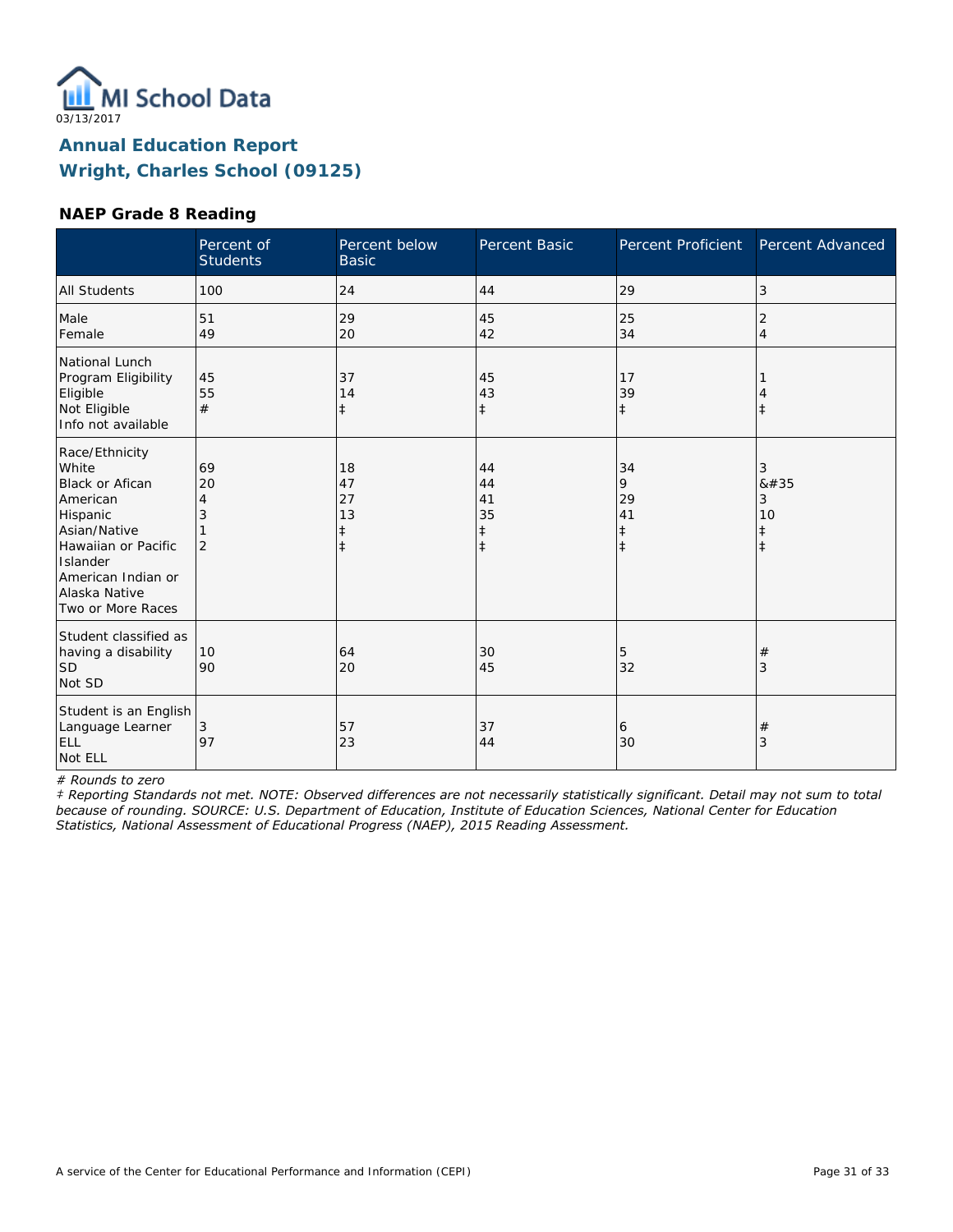

#### **NAEP Grade 12 Reading**

|                                                                                                                                                                                                    | Percent of<br><b>Students</b>                  | Percent below<br><b>Basic</b>                         | Percent Basic                                    | <b>Percent Proficient</b>                        | Percent Advanced                   |
|----------------------------------------------------------------------------------------------------------------------------------------------------------------------------------------------------|------------------------------------------------|-------------------------------------------------------|--------------------------------------------------|--------------------------------------------------|------------------------------------|
| <b>All Students</b>                                                                                                                                                                                | 100                                            | 26                                                    | 5                                                | 27                                               | 5                                  |
| Male<br>Female                                                                                                                                                                                     | 50<br>50                                       | 31<br>20                                              | 37<br>37                                         | 28<br>37                                         | 4<br>6                             |
| National Lunch<br>Program Eligibility<br>Eligible<br>Not Eligible<br>Info not available                                                                                                            | 35<br>64<br>1                                  | 37<br>19<br>0                                         | 39<br>36<br>0                                    | 22<br>38<br>$\mathbf 0$                          | 2<br>O                             |
| Race/Ethnicity<br>White<br><b>Black or African</b><br>American<br>Hispanic<br>Asian<br>American Indian or<br>Alaska Native<br>Native Hawaiian or<br>Other Pacific<br>Islander<br>Two or More Races | 76<br>14<br>5<br>3<br>$\mathbf{O}$<br>$\Omega$ | 20<br>52<br>34<br>21<br>$\mathbf{O}$<br>0<br>$\Omega$ | 38<br>36<br>44<br>26<br>0<br>0<br>$\overline{O}$ | 36<br>12<br>21<br>41<br>0<br>0<br>$\overline{O}$ | 6<br>0<br>12<br>0<br>0<br>$\Omega$ |
| Student classified as<br>having a disability<br><b>SD</b><br>Not SD                                                                                                                                | 93                                             | 66<br>23                                              | 25<br>38                                         | 8<br>34                                          | 5                                  |
| Student is an English<br>Language Learner<br>ELL<br>Not ELL                                                                                                                                        | 2<br>98                                        | 0<br>25                                               | 0<br>37                                          | 0<br>33                                          | 0<br>5                             |

*# Rounds to zero*

*‡ Reporting Standards not met. NOTE: Observed differences are not necessarily statistically significant. Detail may not sum to total because of rounding. SOURCE: U.S. Department of Education, Institute of Education Sciences, National Center for Education Statistics, National Assessment of Educational Progress (NAEP), 2015 Reading Assessment.*